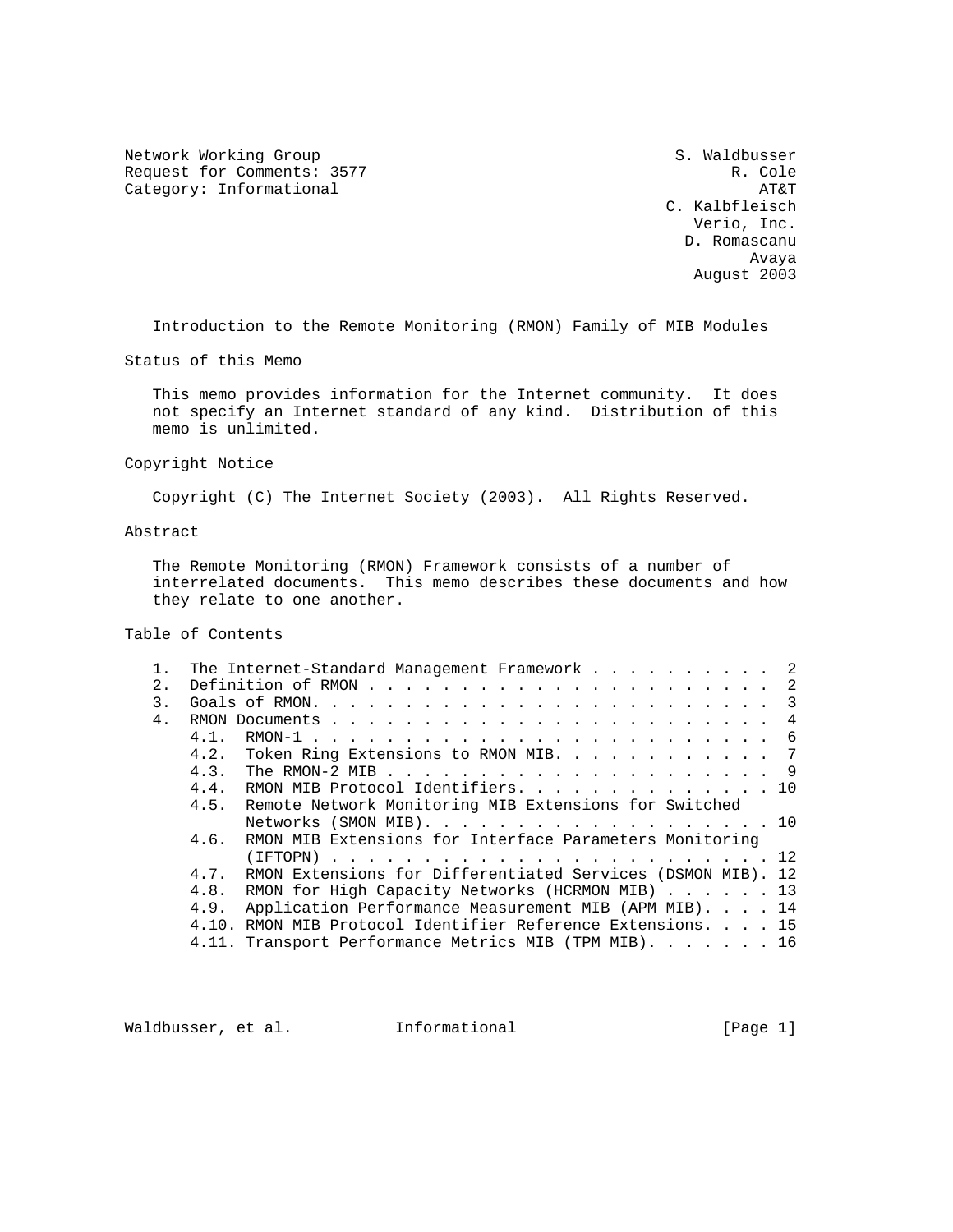|                 | 4.12. Synthetic Sources for Performance Monitoring MIB    |
|-----------------|-----------------------------------------------------------|
|                 |                                                           |
|                 | 4.13. RMON MIB Extensions for High Capacity Alarms 17     |
|                 | 4.14. Real-Time Application Quality of Service Monitoring |
|                 |                                                           |
| 5.              | RMON Framework Components. 18                             |
|                 | MediaIndependent Table 18<br>5.1.                         |
|                 | 5.2. Protocol Directory 19                                |
|                 | 5.3. Application Directory and appLocalIndex. 21          |
|                 |                                                           |
|                 |                                                           |
|                 |                                                           |
| 6.              | Relationship of the SSPM MIB with the APM and TPM MIBs 24 |
| 7.              |                                                           |
| 8 <sub>1</sub>  |                                                           |
|                 | Normative References 27<br>8 1                            |
|                 | 8.2. Informative References 27                            |
|                 |                                                           |
| 9.              |                                                           |
| 10 <sub>1</sub> |                                                           |
|                 | 11. Full Copyright Statement 31                           |

## 1. The Internet-Standard Management Framework

 For a detailed overview of the documents that describe the current Internet-Standard Management Framework, please refer to section 7 of RFC 3410 [RFC3410].

 Managed objects are accessed via a virtual information store, termed the Management Information Base or MIB. MIB objects are generally accessed through the Simple Network Management Protocol (SNMP). Objects in the MIB are defined using the mechanisms defined in the Structure of Management Information (SMI). This memo specifies a MIB module that is compliant to the SMIv2, which is described in STD 58, RFC 2578 [RFC2578], STD 58, RFC 2579 [RFC2579] and STD 58, RFC 2580 [RFC2580].

2. Definition of RMON

 Remote network monitoring devices, often called monitors or probes, are instruments that exist for the purpose of managing and/or monitoring a network. Often these remote probes are stand-alone devices and devote significant internal resources for the sole purpose of managing a network. An organization may employ many of these devices, up to one per network segment, to manage its internet. In addition, these devices may be used to manage a geographically remote network such as for a network management support center of a service provider to manage a client network, or for the central support organization of an enterprise to manage a remote site.

Waldbusser, et al. Informational [Page 2]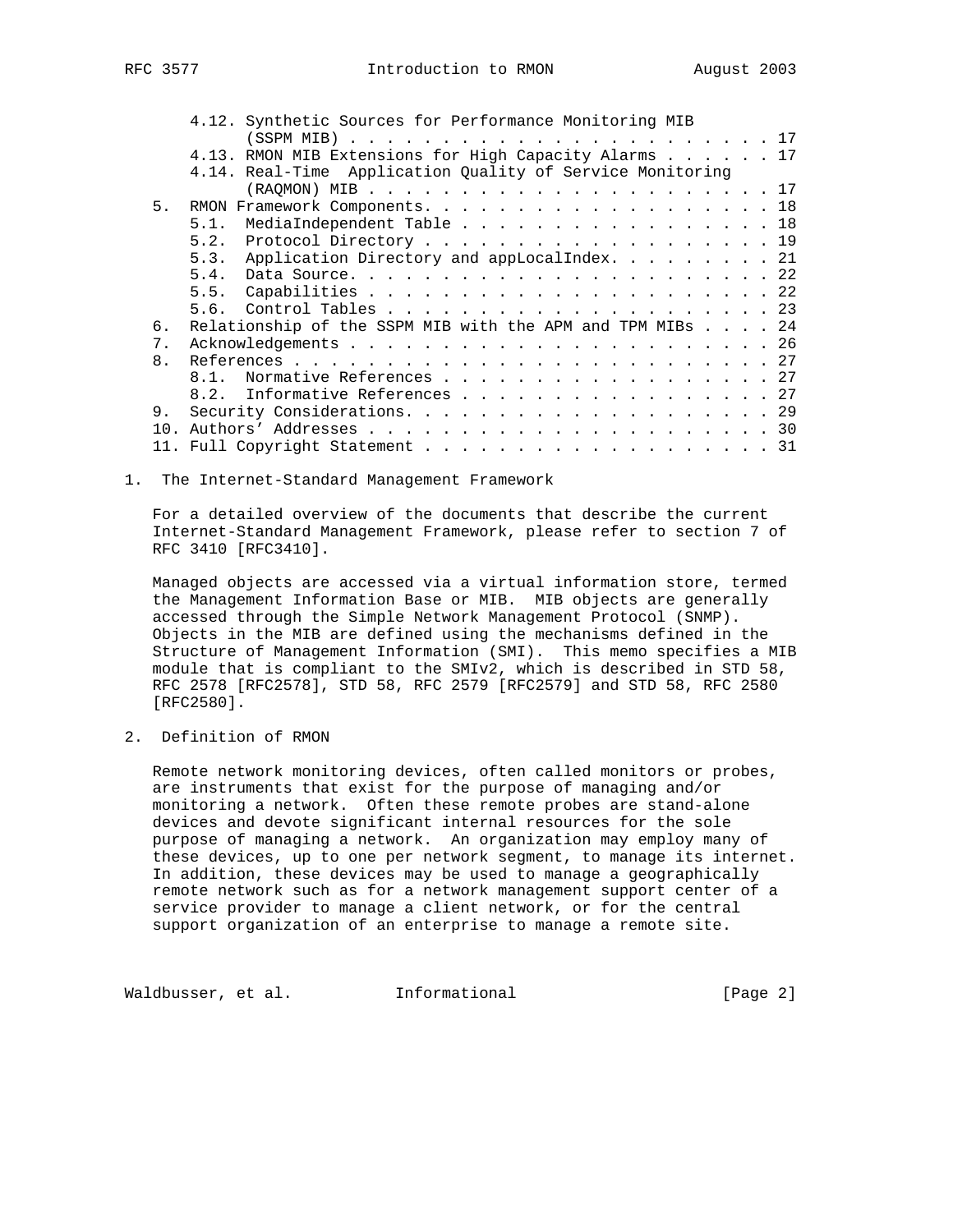When the work on the RMON documents was started, this device-oriented definition of RMON was taken quite literally, as RMON devices were purpose-built probes and dedicated to implementing the RMON MIB modules. Soon, cards were introduced that added RMON capability into a network hub, switch or router. RMON also began to appear as a software capability that was added to the software of certain network equipment, as well as software applications that could run on servers or clients. Despite the variety of these approaches, the RMON capability in each serves as a dedicated network management resource available for activities ranging from long-term data collection and analysis or for ad-hoc firefighting.

 In the beginning, most, but not all, of RMON's capabilities were based on the promiscuous capture of packets on a network segment or segments. Over time, that mixture included more and more capabilities that did not depend on promiscuous packet capture. Today, some of the newest documents added to the RMON framework allow multiple techniques of data gathering, where promiscuous packet capture is just one of several implementation options.

#### 3. Goals of RMON

o Offline Operation

 There are sometimes conditions when a management station will not be in constant contact with its remote monitoring devices. This is sometimes by design in an attempt to lower communications costs (especially when communicating over a WAN or dialup link), or by accident as network failures affect the communications between the management station and the probe.

 For this reason, RMON allows a probe to be configured to perform diagnostics and to collect statistics continuously, even when communication with the management station may not be possible or efficient. The probe may then attempt to notify the management station when an exceptional condition occurs. Thus, even in circumstances where communication between management station and probe is not continuous, fault, performance, and configuration information may be continuously accumulated and communicated to the management station conveniently and efficiently.

o Proactive Monitoring

 Given the resources available on the monitor, it is potentially helpful for it to continuously run diagnostics and to log network performance. The monitor is always available at the onset of any failure. It can notify the management station of

Waldbusser, et al. 1nformational 1999 [Page 3]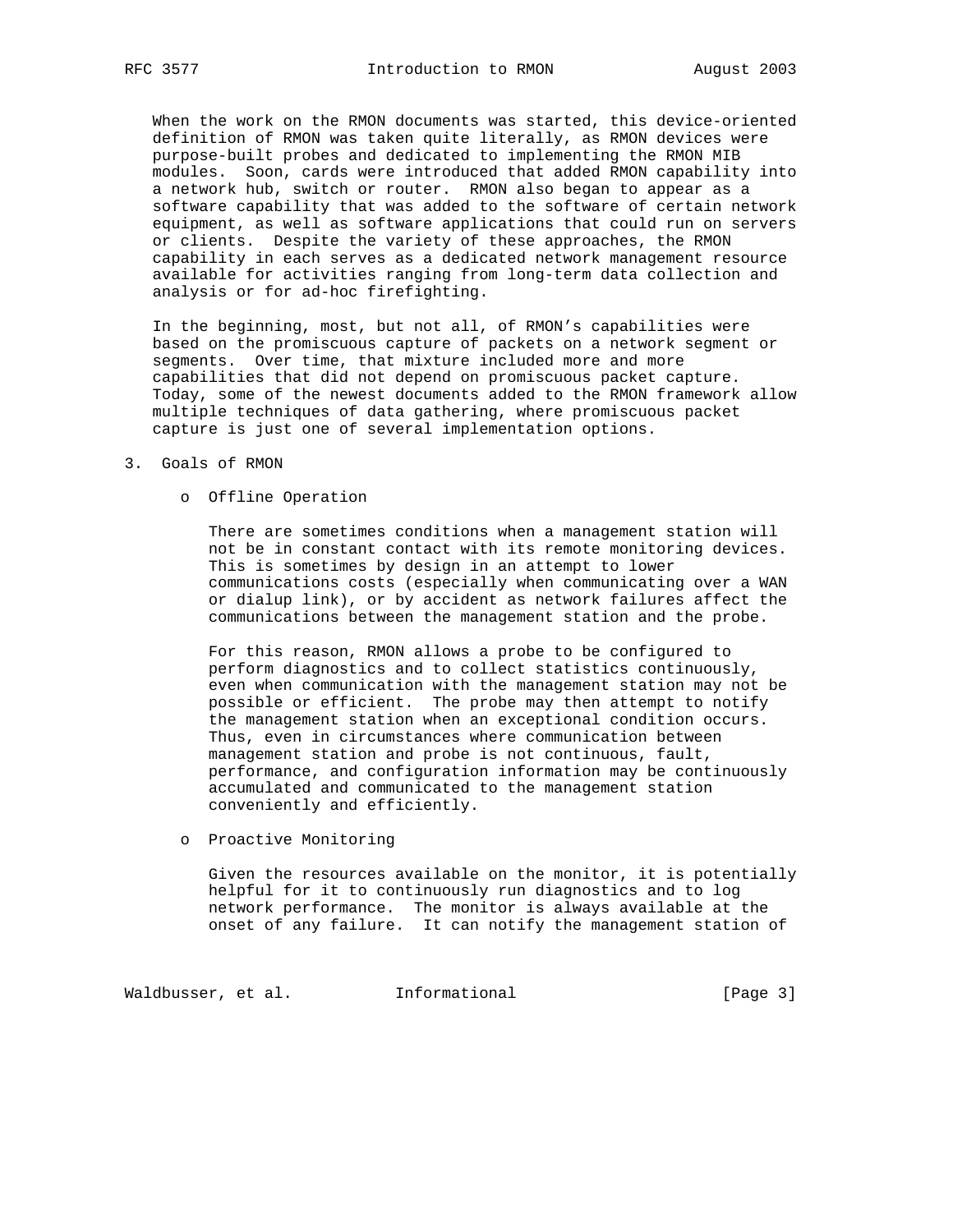the failure and can store historical statistical information about the failure. This historical information can be played back by the management station in an attempt to perform further diagnosis into the cause of the problem.

o Problem Detection and Reporting

 The monitor can be configured to recognize conditions, most notably error conditions, and to continuously check for them. When one of these conditions occurs, the event may be logged, and management stations may be notified in a number of ways.

o Value Added Data

 Because a remote monitoring device represents a network resource dedicated exclusively to network management functions, and because it is located directly on the monitored portion of the network, the remote network monitoring device has the opportunity to add significant value to the data it collects. For instance, by highlighting those hosts on the network that generate the most traffic or errors, the probe can give the management station precisely the information it needs to solve a class of problems.

o Multiple Managers

 An organization may have multiple management stations for different units of the organization, for different functions (e.g., engineering and operations), and in an attempt to provide disaster recovery. Because environments with multiple management stations are common, the remote network monitoring device has to deal with more than one management station, potentially using its resources concurrently.

4. RMON Documents

 The RMON Framework includes a number of documents. Each document that makes up the RMON framework defines some new useful behavior (i.e., an application) and managed objects that configure, control and monitor that behavior. This section lists those documents and describes the role of each.

 One of the key ways to differentiate the various RMON MIB modules is by noting at which layer they operate. Because the RMON MIB modules take measurements and present aggregates of those measurements, there are 2 criteria to quantify for each MIB:

Waldbusser, et al. 1nformational 1999 (Page 4)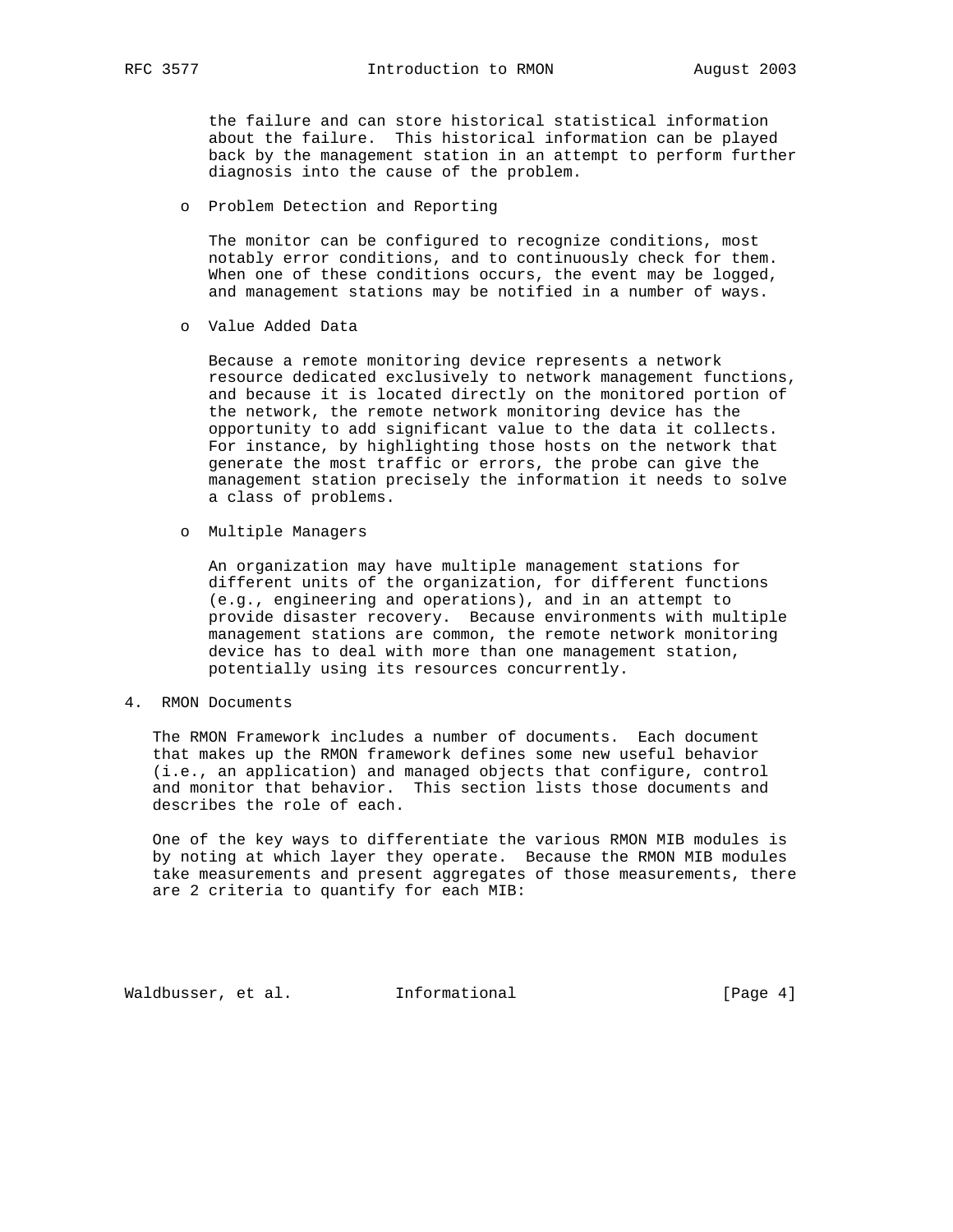1. At which layers does the MIB take measurements?

 For example, the RMON MIB measures data-link layer attributes (e.g., packets, bytes, errors), while the APM MIB measures application layer attributes (e.g., response time). Supporting measurement at higher layers requires analysis deeper into the packet and many application layer measurements require stateful flow analysis.

2. At which layers does the MIB aggregate measurements?

 This criteria notes the granularity of aggregation. For example, the RMON MIB aggregates its measurements to the link, hardware address, or hardware address pair - all data-link concepts. In contrast, the RMON-2 MIB takes the same data-link metrics (packets, bytes, errors) and aggregates them based on network address, transport protocol, or application protocol.

 Note that a MIB may take measurements at one level while aggregating at different levels. Also note that a MIB may function at multiple levels. Figure 1 and Figure 2 show the measurement layers and aggregation layers for each MIB.

Measurement Layers

|               | Data Link | Network | Transport | Application |
|---------------|-----------|---------|-----------|-------------|
|               | Layer     | Layer   | Layer     | Layer       |
| $RMON-1$      | Χ         |         |           |             |
| TR-RMON       | Χ         |         |           |             |
| $RMON-2$      | Χ         |         |           |             |
| SMON          | Χ         |         |           |             |
| IFTopN        | Χ         |         |           |             |
| <b>HCRMON</b> | Χ         |         |           |             |
| APM           |           |         |           | Χ           |
| TPM           |           |         | Χ         |             |
|               |           |         |           |             |

Figure 1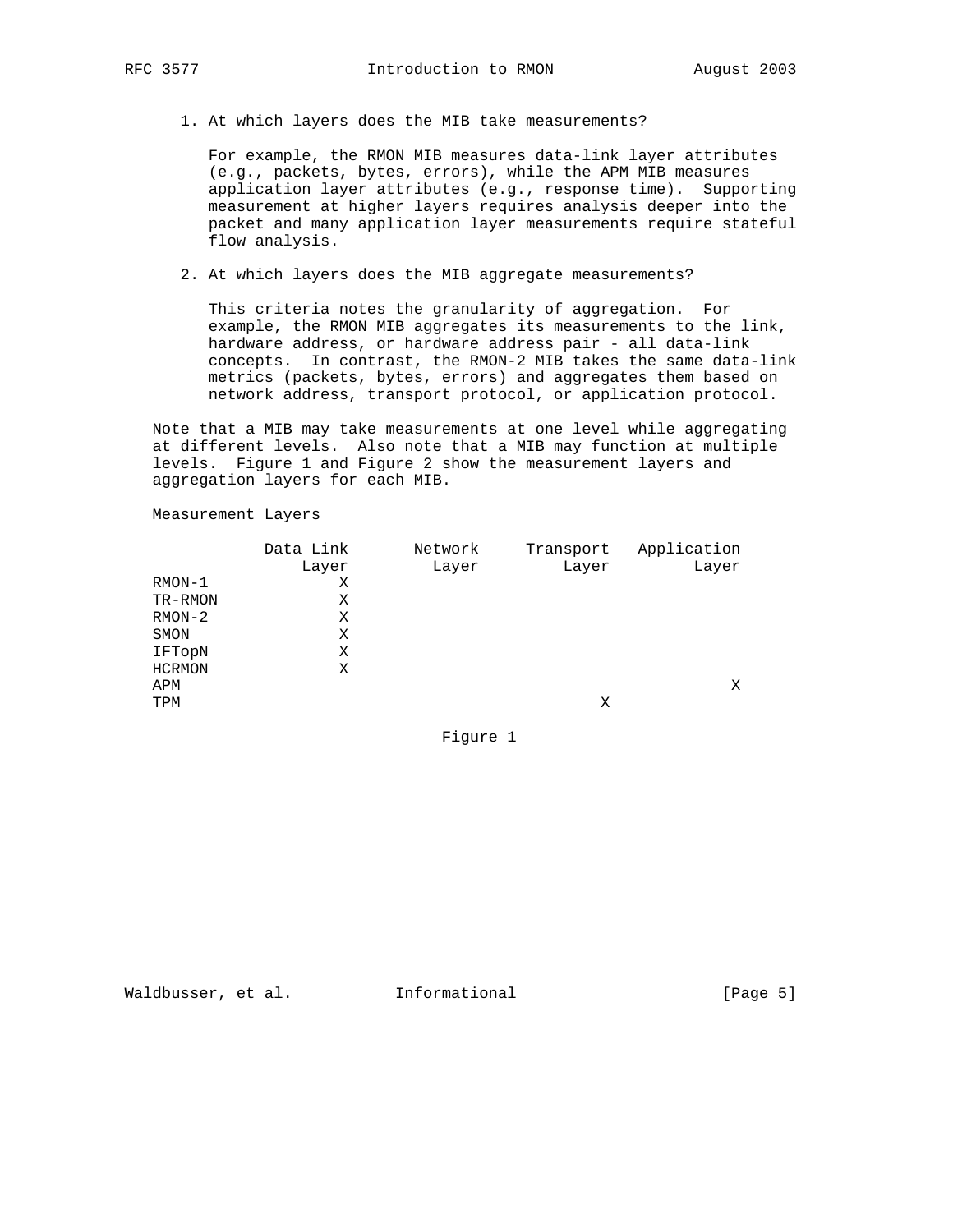Aggregation Layers

|               | Data Link<br>Layer | Network<br>Layer | Transport<br>Layer | Application<br>Layer |
|---------------|--------------------|------------------|--------------------|----------------------|
| $RMON-1$      | Χ                  |                  |                    |                      |
| TR-RMON       | Χ                  |                  |                    |                      |
| $RMON-2$      |                    | Χ                | Χ                  | X                    |
| SMON          | Χ                  |                  |                    |                      |
| IFTopN        | Χ                  |                  |                    |                      |
| <b>HCRMON</b> | Χ                  |                  |                    |                      |
| APM           |                    | Χ                | Χ                  | X                    |
| TPM           |                    | Χ                | Χ                  | Χ                    |
|               |                    |                  |                    |                      |

Figure 2

# 4.1. RMON-1

 The RMON-1 standard [RFC2819] is focused at layer 2 and provides link-layer statistics aggregated in a variety of ways. In addition, it provides the generation of alarms when thresholds are crossed, as well as the ability to filter and capture packet contents. The components of RMON-1 are:

The Ethernet Statistics Group

 The ethernet statistics group contains statistics measured by the probe for each monitored Ethernet interface on this device.

The History Control Group

 The history control group controls the periodic statistical sampling of data from various types of network media.

The Ethernet History Group

 The ethernet history group records periodic statistical samples from an ethernet network and stores them for later retrieval.

The Alarm Group

 The alarm group periodically takes statistical samples from variables in the probe and compares them to previously configured thresholds. If the monitored variable crosses a threshold, an event is generated. A hysteresis mechanism is implemented to limit the generation of alarms.

Waldbusser, et al. 1nformational (Page 6)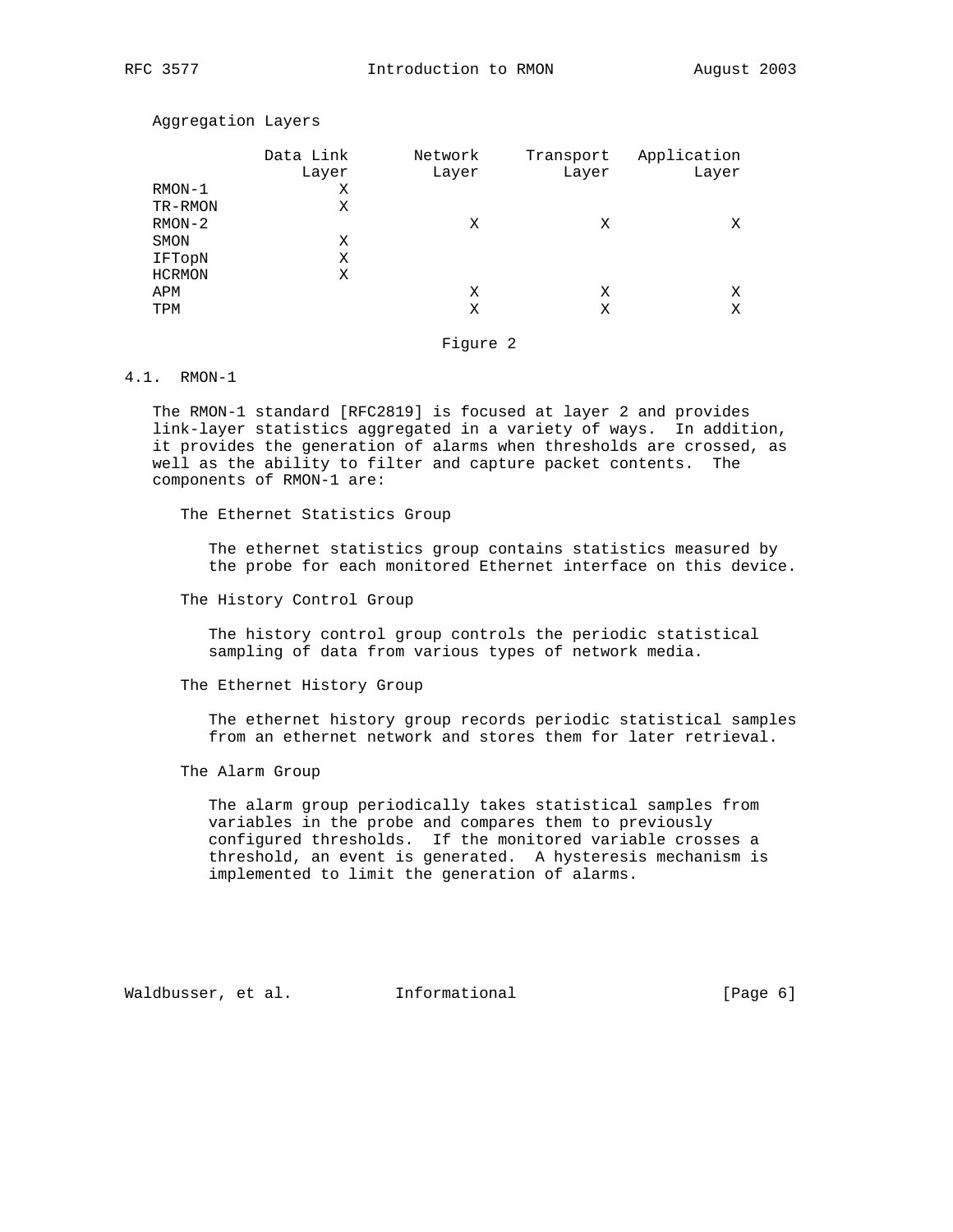The Host Group

 The host group contains statistics associated with each host discovered on the network. This group discovers hosts on the network by keeping a list of source and destination MAC Addresses seen in good packets promiscuously received from the network.

The HostTopN Group

 The hostTopN group is used to prepare reports that describe the hosts that top a list ordered by one of their statistics. The available statistics are samples of one of their base statistics over an interval specified by the management station. Thus, these statistics are rate based. The management station also selects how many such hosts are reported.

The Matrix Group

 The matrix group stores statistics for conversations between sets of two MAC addresses. As the device detects a new conversation, it creates a new entry in its tables.

The Filter Group

 The filter group allows packets to be matched by a filter equation. These matched packets form a data stream that may be captured or may generate events.

The Packet Capture Group

 The Packet Capture group allows packets to be captured after they flow through a channel.

The Event Group

 The event group controls the generation and notification of events from this device.

## 4.2. Token Ring Extensions to RMON MIB

 Some of the functions defined in the RMON-1 MIB were defined specific to Ethernet media. In order to operate the functions on Token Ring Media, new objects needed to be defined in the Token Ring Extensions to RMON MIB [RFC1513]. In addition, this MIB defines additional objects that provide monitoring functions unique to Token Ring.

Waldbusser, et al. 1nformational [Page 7]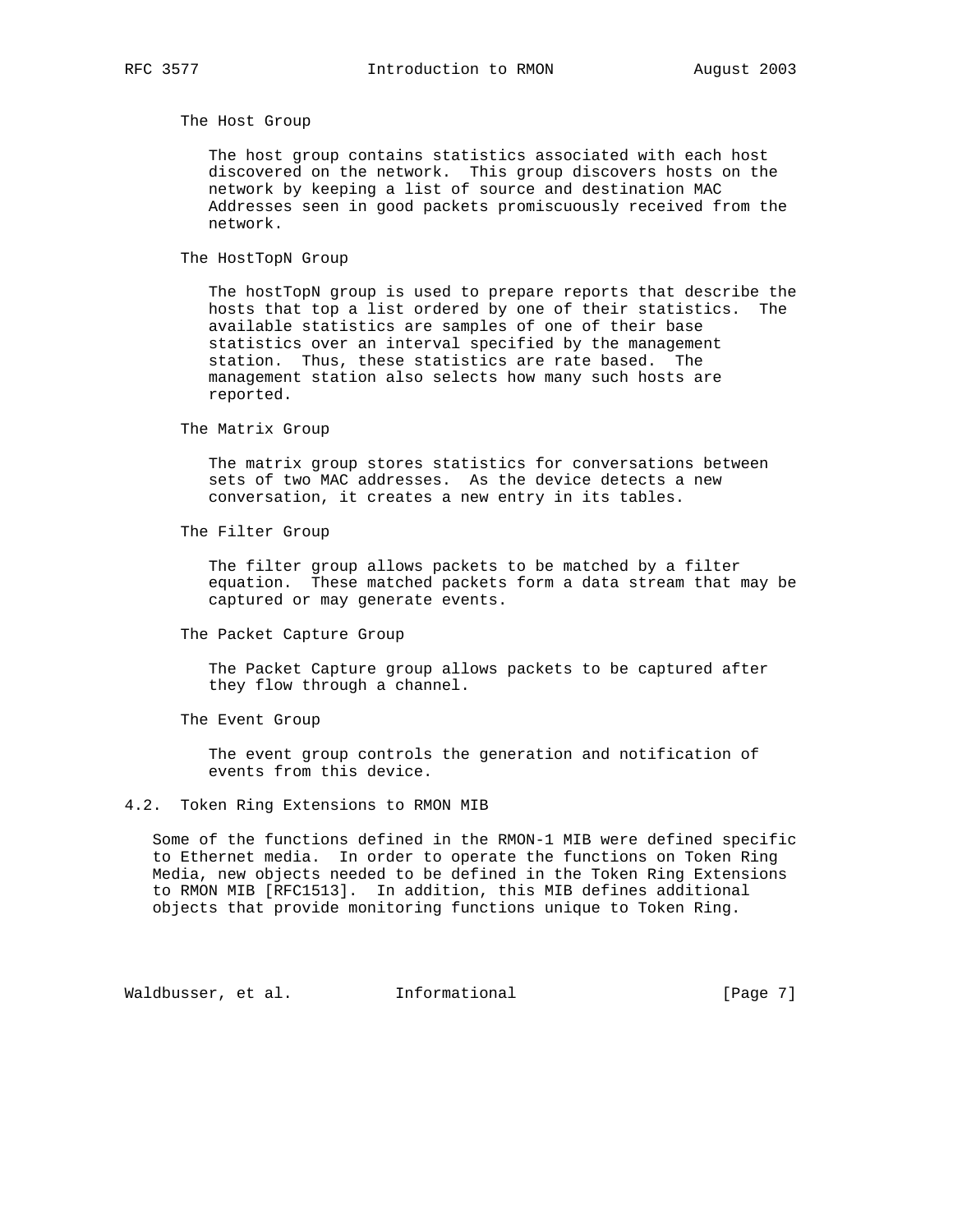The components of the Token Ring Extensions to RMON MIB are:

The Token Ring Statistics Groups

 The Token Ring statistics groups contain current utilization and error statistics. The statistics are broken down into two groups, the Token Ring Mac-Layer Statistics Group and the Token Ring Promiscuous Statistics Group. The Token Ring Mac-Layer Statistics Group collects information from the Mac Layer, including error reports for the ring and ring utilization of the Mac Layer. The Token Ring Promiscuous Statistics Group collects utilization statistics from data packets collected promiscuously.

The Token Ring History Groups

 The Token Ring History Groups contain historical utilization and error statistics. The statistics are broken down into two groups, the Token Ring Mac-Layer History Group and the Token Ring Promiscuous History Group. The Token Ring Mac-Layer History Group collects information from the Mac Layer, including error reports for the ring and ring utilization of the Mac Layer. The Token Ring Promiscuous History Group collects utilization statistics from data packets collected promiscuously.

The Token Ring Ring Station Group

 The Token Ring Ring Station Group contains statistics and status information associated with each Token Ring station on the local ring. In addition, this group provides status information for each ring being monitored.

The Token Ring Ring Station Order Group

 The Token Ring Ring Station Order Group provides the order of the stations on monitored rings.

The Token Ring Ring Station Config Group

 The Token Ring Ring Station Config Group manages token ring stations through active means. Any station on a monitored ring may be removed or have configuration information downloaded from it.

Waldbusser, et al. 1nformational 1999 (Page 8)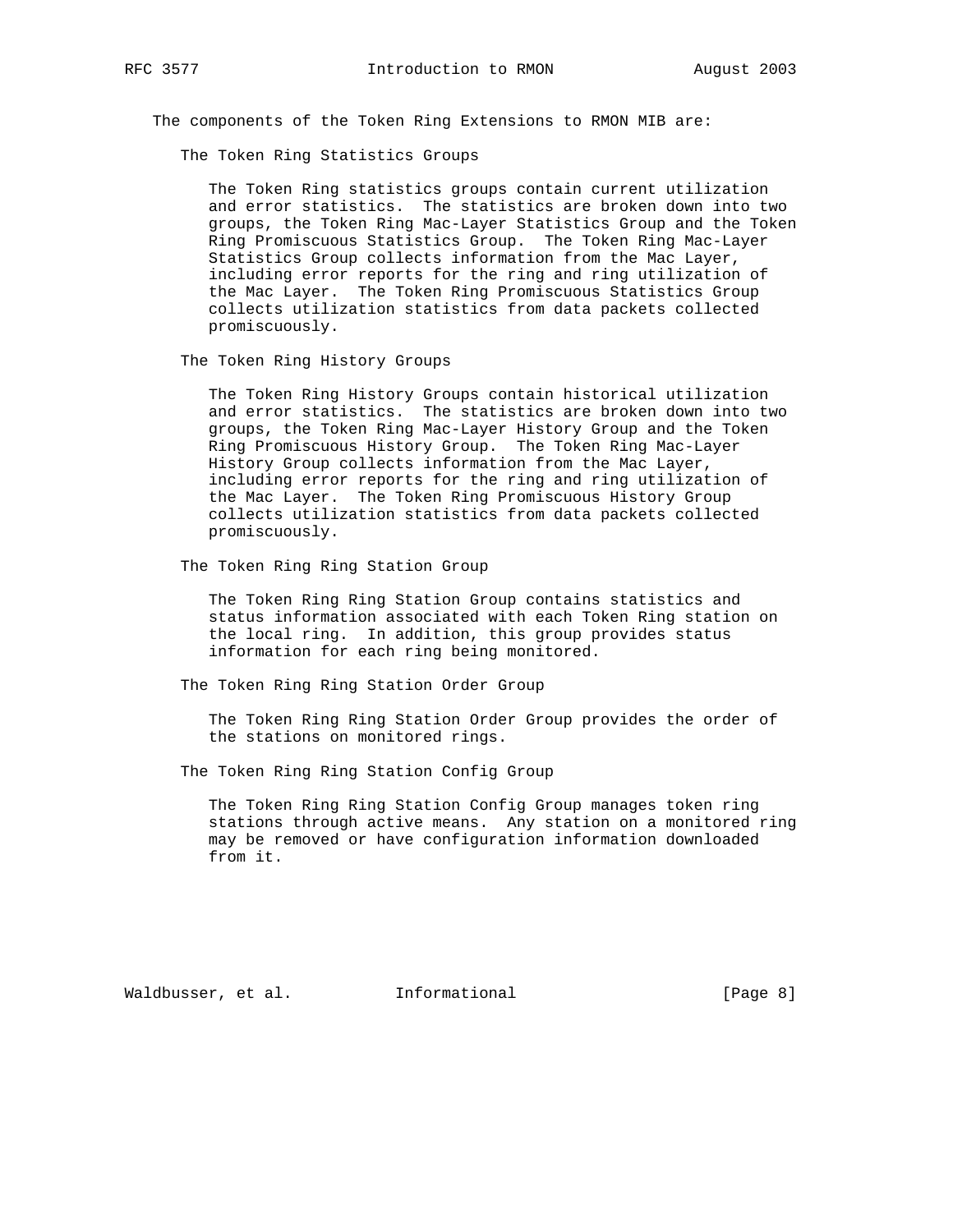The Token Ring Source Routing Group

 The Token Ring Source Routing Group contains utilization statistics derived from source routing information optionally present in token ring packets.

4.3. The RMON-2 MIB

 The RMON-2 MIB [RFC2021] extends the architecture defined in RMON-1, primarily by extending RMON analysis up to the application layer.

The components of the RMON-2 MIB are:

The Protocol Directory Group

 Every RMON-2 implementation will have the capability to parse certain types of packets and identify their protocol type at multiple levels. The protocol directory presents an inventory of those protocol types the probe is capable of monitoring, and allows the addition, deletion, and configuration of protocol types in this list.

Protocol Distribution Group

 This function controls the collection of packet and octet counts for any or all protocols detected on a given interface. An NMS can use this table to quickly determine bandwidth allocation utilized by different protocols.

Address Mapping Group

 This function lists MAC address to network address bindings discovered by the probe and on which interface they were last seen.

Network Layer Host Group

 This function counts the amount of traffic sent from and to each network address discovered by the probe.

Network Layer Matrix Group

 This function counts the amount of traffic sent between each pair of network addresses discovered by the probe.

Waldbusser, et al. Informational [Page 9]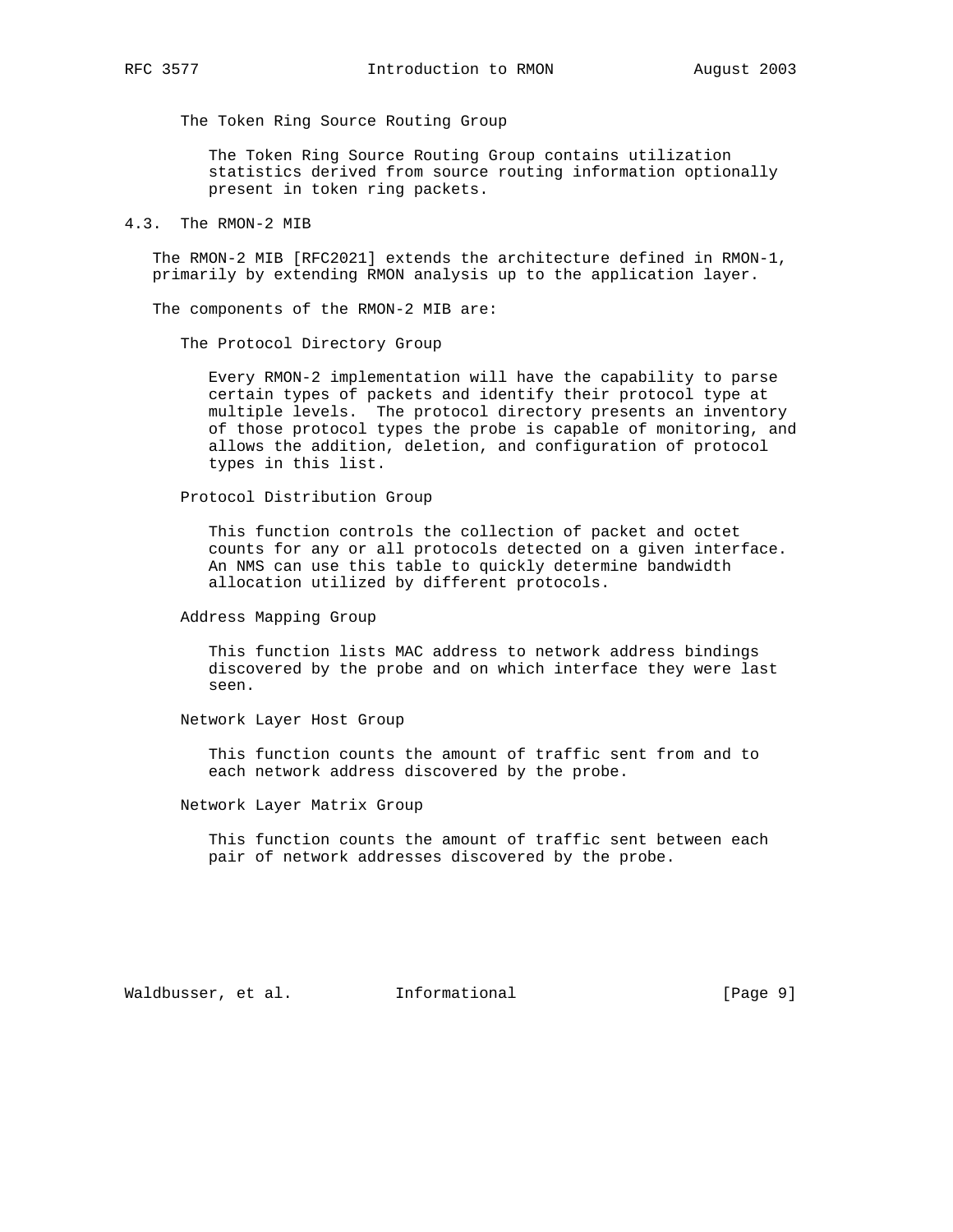# Application Layer Host Group

 This function counts the amount of traffic, by protocol, sent from and to each network address discovered by the probe.

#### Application Layer Matrix

 This function counts the amount of traffic, by protocol, sent between each pair of network addresses discovered by the probe.

User History

 This function allows an NMS to request that certain variables on the probe be periodically polled and for a time-series to be stored of the polled values. This builds a user-configurable set of variables to be monitored (not to be confused with data about users).

Probe Configuration

 This group contains configuration objects that configure many aspects of the probe, including the software downloaded to the probe, the out of band serial connection, and the network connection.

# 4.4. RMON MIB Protocol Identifiers

 The RMON-2 MIB identifies protocols at any layer of the 7 layer hierarchy with an identifier called a Protocol Identifier, or ProtocolID for short. ProtocolIDs also identify the particular configuration of layering in use, including any arbitrary encapsulations. The RMON MIB Protocol Identifiers document [RFC2896] is a companion document to the RMON-2 MIB that defines a number of well-known protocols. Another document, the RMON MIB Protocol Identifiers Macros [RFC2895], defines a macro format for the description of these well-known protocols and others that may be described in the future.

 As the RMON Framework has grown, other documents have been added to the framework that utilize ProtocolIDs.

4.5. Remote Network Monitoring MIB Extensions for Switched Networks (SMON MIB)

 Switches have become pervasive in today's networks as a form of broadcast media. SMON [RFC2613] provides RMON-like functions for the monitoring of switched networks.

Waldbusser, et al.  $I_n$ Informational [Page 10]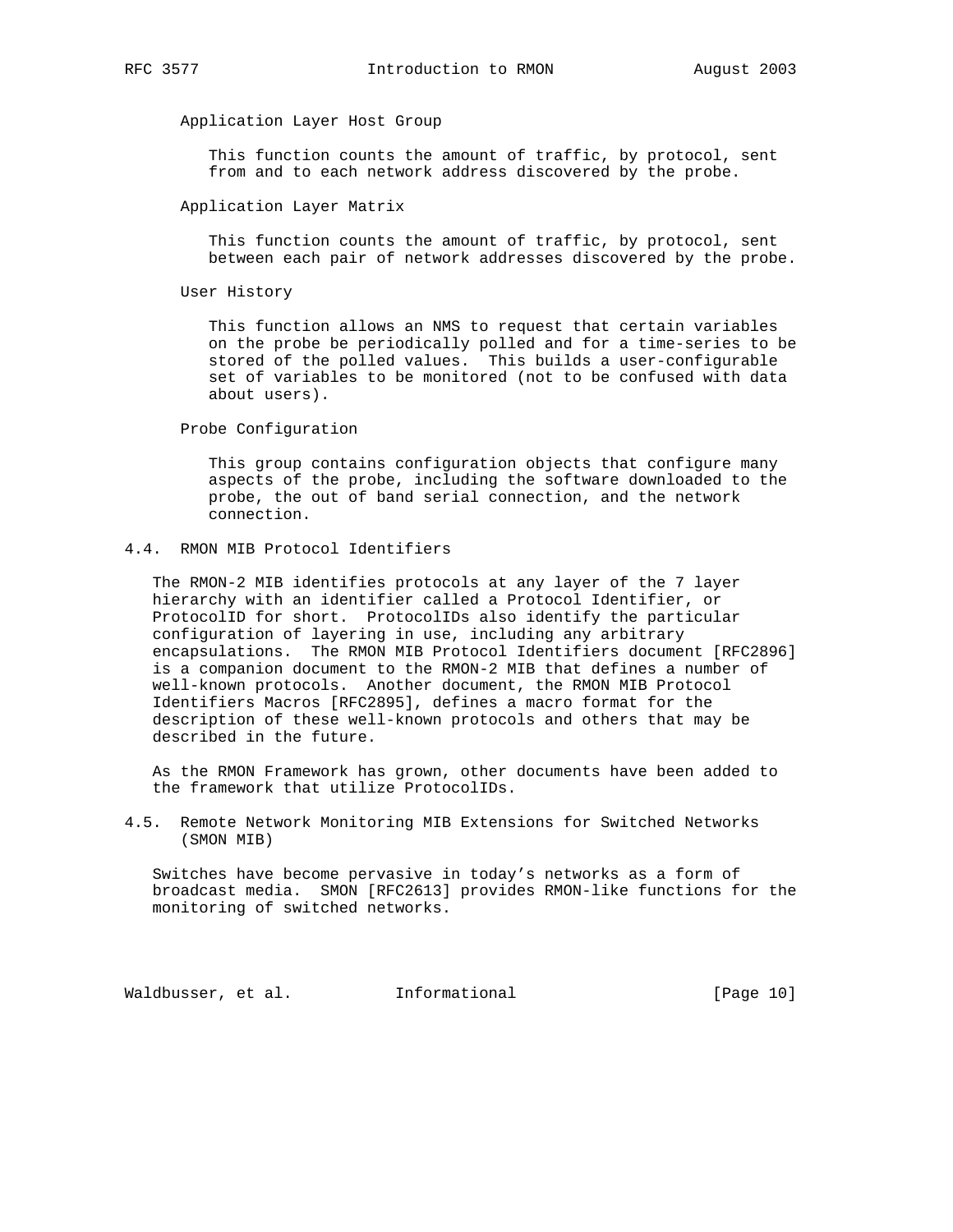Switches today differ from standard shared media protocols because:

- 1) Data is not, in general, broadcast. This MAY be caused by the switch architecture or by the connection-oriented nature of the data. This means, therefore, that monitoring non-broadcast traffic needs to be considered.
- 2) Monitoring the multiple entry and exit points from a Switching device requires a vast amount of resources - memory and CPU, and aggregation of the data in logical packets of information, determined by the application needs.
- 3) Switching incorporates logical segmentation such as Virtual LANs (VLANs).
- 4) Switching incorporates packet prioritization.
- 5) Data across the switch fabric can be in the form of cells. Like RMON, SMON is only concerned with the monitoring of packets.

 Differences such as these make monitoring difficult. The SMON MIB provides the following functions that help to manage switched networks:

#### smonVlanStats

 This function provides traffic statistics per Virtual LAN for 802.1q VLANs.

## smonPrioStats

 This function provides traffic statistics per priority level for 802.1q VLANS.

### dataSourceCaps

 This function identifies all supported data sources on a SMON device. An NMS MAY use this table to discover the RMON and Copy Port attributes of each data source.

# portCopyConfig

 Many network switches provide the capability to make a copy of traffic seen on one port and sending it out to another port for management purposes. This occurs in addition to any copying performed during the normal forwarding behavior of the switch.

Waldbusser, et al. Informational [Page 11]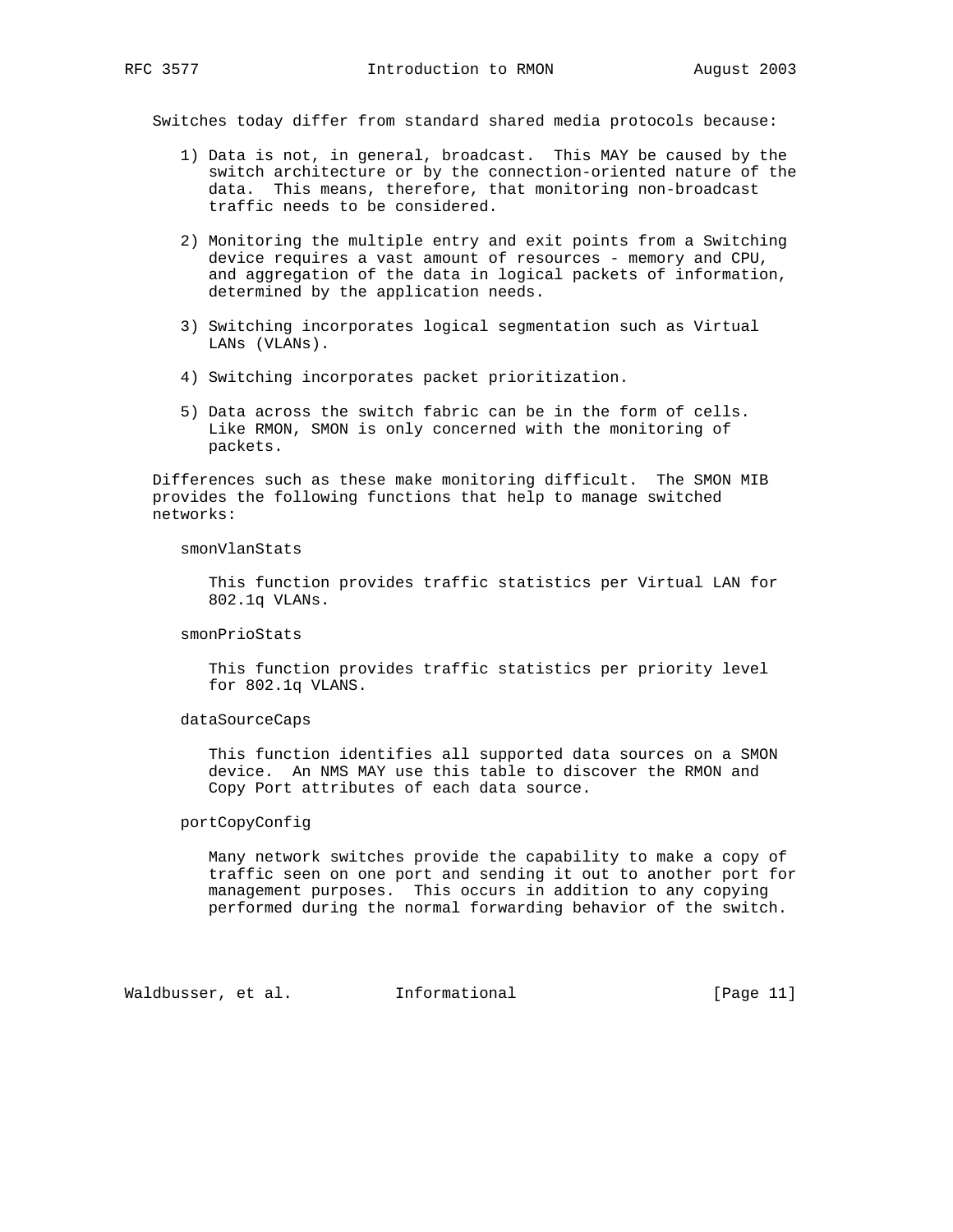The portCopyConfig function provides control of the port copy functionality in a device.

4.6. RMON MIB Extensions for Interface Parameters Monitoring (IFTOPN)

 Many network switches contain hundreds of ports, many with only one attached device. A common operation when managing such a switch is to sort the interfaces by one of the parameters (e.g., to find the most highly utilized interface). If the switch contains many interfaces it can be expensive and time consuming to download information for all interfaces to sort it on the NMS. Instead, the ifTopN MIB [RFC3144] allows the sorting to occur on the switch and for only the top interfaces to be downloaded.

4.7. RMON Extensions for Differentiated Services (DSMON MIB)

 This MIB [RFC3287] defines extensions of RMON for monitoring the traffic usage of Differentiated Services [RFC2474] codepoint values. The 6-bit DiffServ codepoint portion (DSCP) of the Type of Service (TOS) octet in the IP header provides for 64 different packet treatments for the implementation of differentiated network devices. DSMON-capable RMON probes collect and aggregate statistics based on the inspection of the DSCP value in monitored packets.

 The DSMON MIB defines a DSCP counter aggregation mechanism to reduce the total number of counters by configuring the agent to internally aggregate counters based on the DSCP value. This mechanism is designed to overcome the agent data collection limitation, perform data reduction at the agent and applications level, and optimize the application for cases in which some codepoint values are not used, or lead to similar packet treatment in the monitored network domain.

The components of the DSMON MIB are:

The Aggregate Control Group

 The Aggregate Control Group enables the configuration of the counter aggregation groups.

The DSMON Statistics Group

 The DSMON Statistics Group contains per counter aggregation group distribution statistics for a particular RMON data source.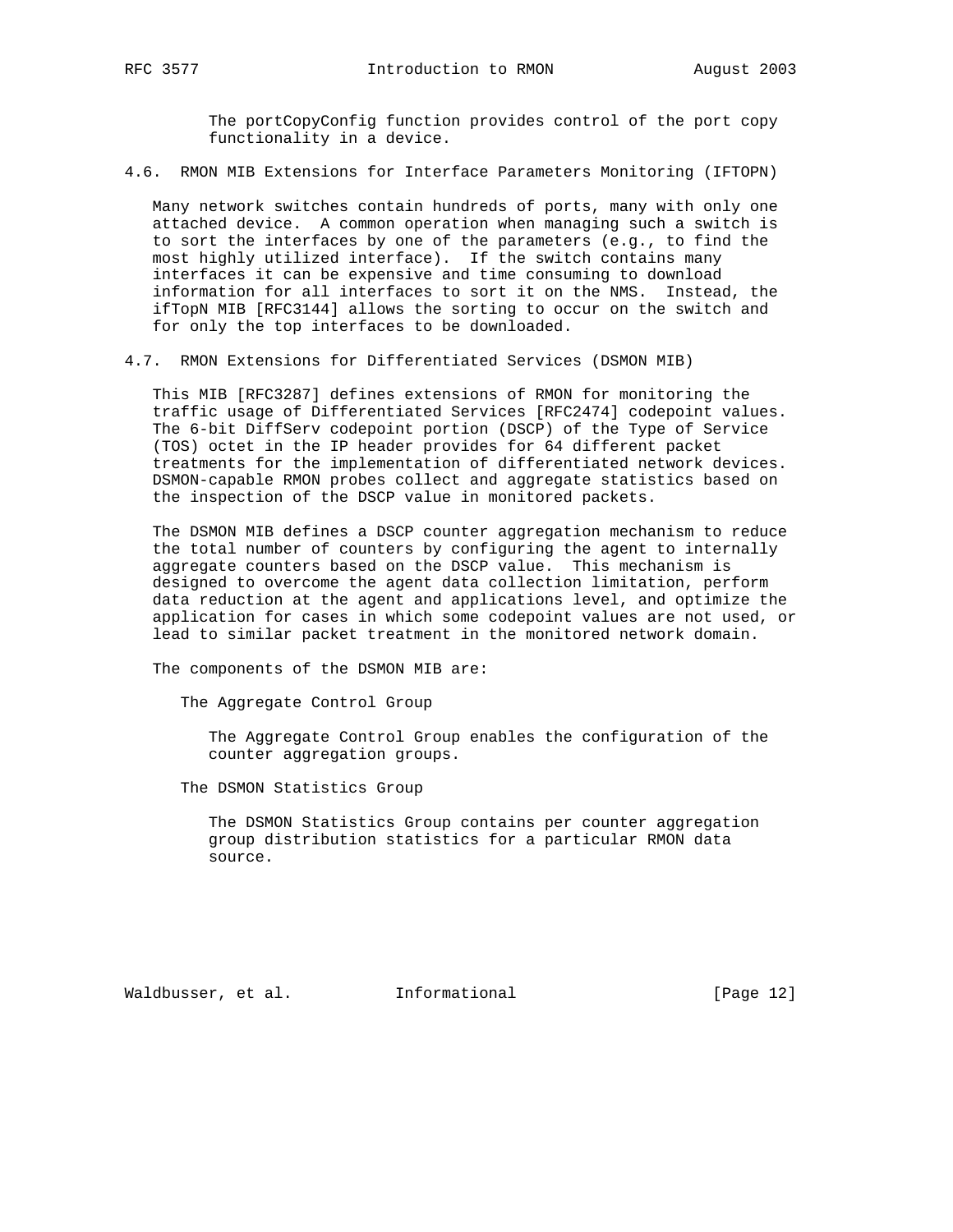The DSMON Protocol Distribution Group

 The DSMON Protocol Distribution Group reports per counter aggregation distribution statistics for each application protocol detected on a particular RMON data source.

The DSMON Host Group

 The DSMON Host Group contains host address distribution statistics for each counter aggregation group, detected on a particular RMON data source.

The DSMON Capabilities Group

 The DSMON Capabilities Group reports the DSMON MIB functional capabilities of the agent implementation.

The DSMON Matrix Group

 The DSMON Matrix Group contains host address pair distribution statistics for each counter aggregation group, detected on a particular RMON data source.

4.8. RMON for High Capacity Networks (HCRMON MIB)

 This MIB [RFC3272] defines extensions to RMON for use on high capacity networks. Except for the mediaIndependentTable, each of the tables in this MIB adds high capacity capability to an associated table in the RMON-1 MIB or RMON-2 MIB.

 The mediaIndependentTable provides media independent utilization and error statistics for full-duplex and half-duplex media. Prior to the existence of the HCRMON MIB, a new table needed to be created for RMON monitoring of each data-link layer media. These tables included many statistical attributes of the media, including packet and octet counters that are independent of the media type. This was not optimal because there was no way to monitor media types for which a media-specific table had not been defined. Further, there were no common objects to monitor media-independent attributes between media types.

 In the future, for media other than ethernet and token ring, the mediaIndependentTable will be the source for media-independent statistics. Additional media-specific tables may be created to provide attributes unique to particular media, such as error counters.

Waldbusser, et al.  $I_n$ Informational [Page 13]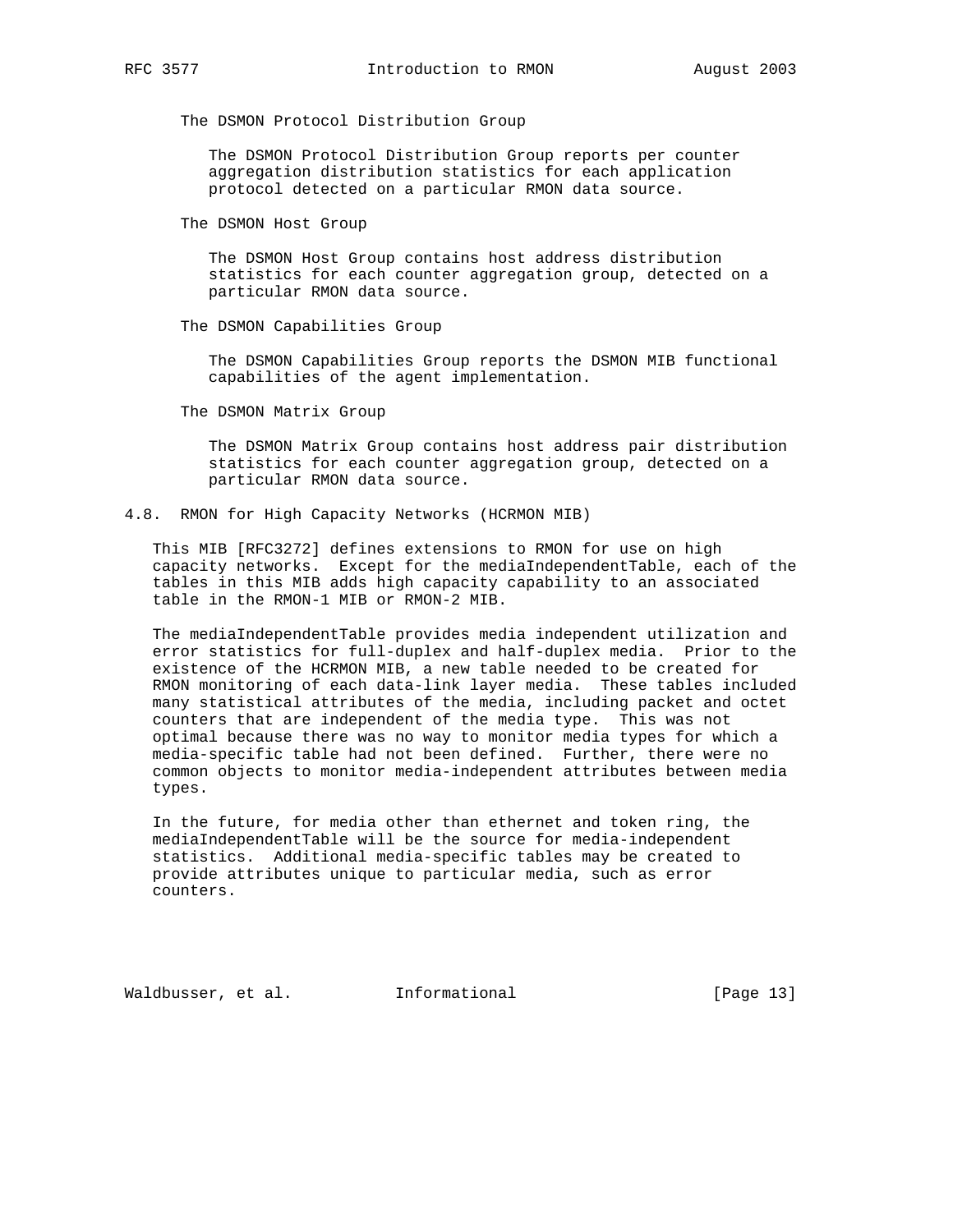The APM MIB [APM] provides analysis of application performance as experienced by end-users.

 Application performance measurement measures the quality of service delivered to end-users by applications. With this perspective, a true end-to-end view of the IT infrastructure results, combining the performance of the application, desktop, network, and server, as well as any positive or negative interactions between these components.

 Despite all the technically sophisticated ways in which networking and system resources can be measured, human end-users perceive only two things about an application: availability and responsiveness.

 Availability - The percentage of the time that the application is ready to give a user service.

 Responsiveness - The speed at which the application delivers the requested service.

The APM MIB includes the following functions:

The APM Application Directory Group

 The APM Application Directory group contains configuration objects for every application or application verb monitored on this system.

The APM User Defined Applications Group

 The APM User Defined Applications Group contains objects that allow for the tracking of applications or application verbs that are not registered in the protocolDirectoryTable.

The APM Report Group

 The APM Report Group is used to prepare regular reports that aggregate application performance by flow, by client, by server, or by application.

The APM Transaction Group

 The APM Transaction Group is used to show transactions that are currently in progress and ones that have ended recently, along with their responsiveness metric.

Waldbusser, et al. Informational [Page 14]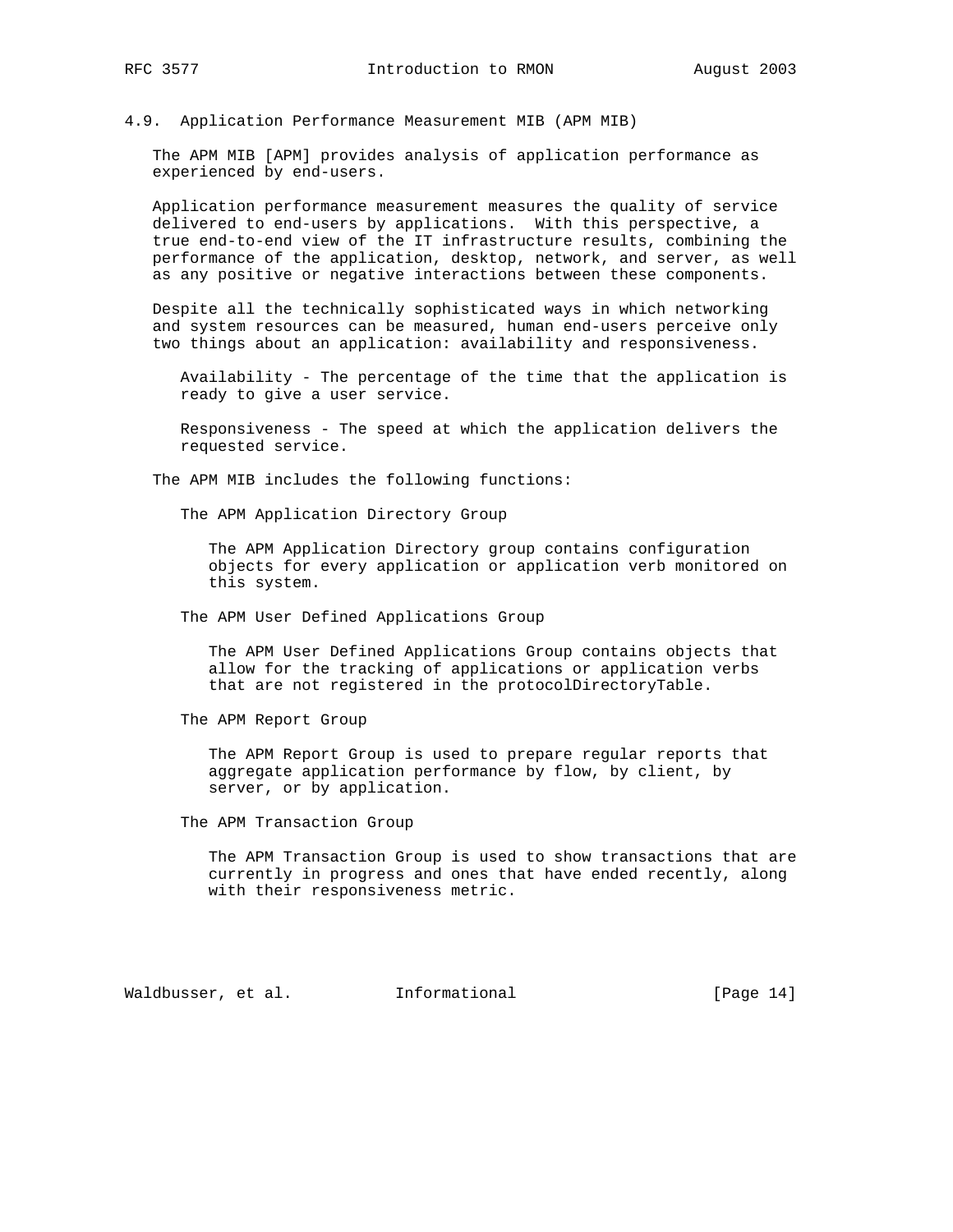One important benefit of this table is that it allows a management station to check on the status of long-lived transactions. Because the apmReport and apmException mechanisms act only on transactions that have finished, a network manager may not have visibility for some time into the performance of long-lived transactions, such as streaming applications, large data transfers, or (very) poorly performing transactions. In fact, by their very definition, the apmReport and apmException mechanisms only provide visibility into a problem after nothing can be done about it.

The APM Exception Group

 The APM Exception Group is used to generate immediate notifications of transactions that cross certain thresholds. The apmExceptionTable is used to configure which thresholds are to be checked for which types of transactions. The apmTransactionResponsivenessAlarm notification is sent when a transaction occurs with a responsiveness that crosses a threshold.

 The apmTransactionUnsuccessfulAlarm notification is sent when a transaction, for which exception checking was configured, fails.

The APM Notification Group

 The APM Notification Group contains 2 notifications that are sent when thresholds in the APM Exception Table are exceeded.

#### 4.10. RMON MIB Protocol Identifier Reference Extensions

 The protocol identifier defined in RMON-2 [RFC2021] can identify any protocol at any layer and its encapsulation. The protocol identifier macro document [RFC2896] defines a convenient human readable and machine parseable format for documenting well-known protocols.

 For the most part, the protocol identifiers used by RMON-2 implementations have described protocols at any layer, including the application layer, but have not gone any deeper into the application. In order to differentiate an application's behavior while performing different tasks (logging in vs. downloading, for example), it is important to have a separate protocol identifier for each application "verb". The macro defined in [RFC2896] is inconvenient for defining application verbs because it assumes that most protocols are identified by an integer type field and many or most applications use other means for identifying verbs, including character strings.

Waldbusser, et al. 1nformational 1999 [Page 15]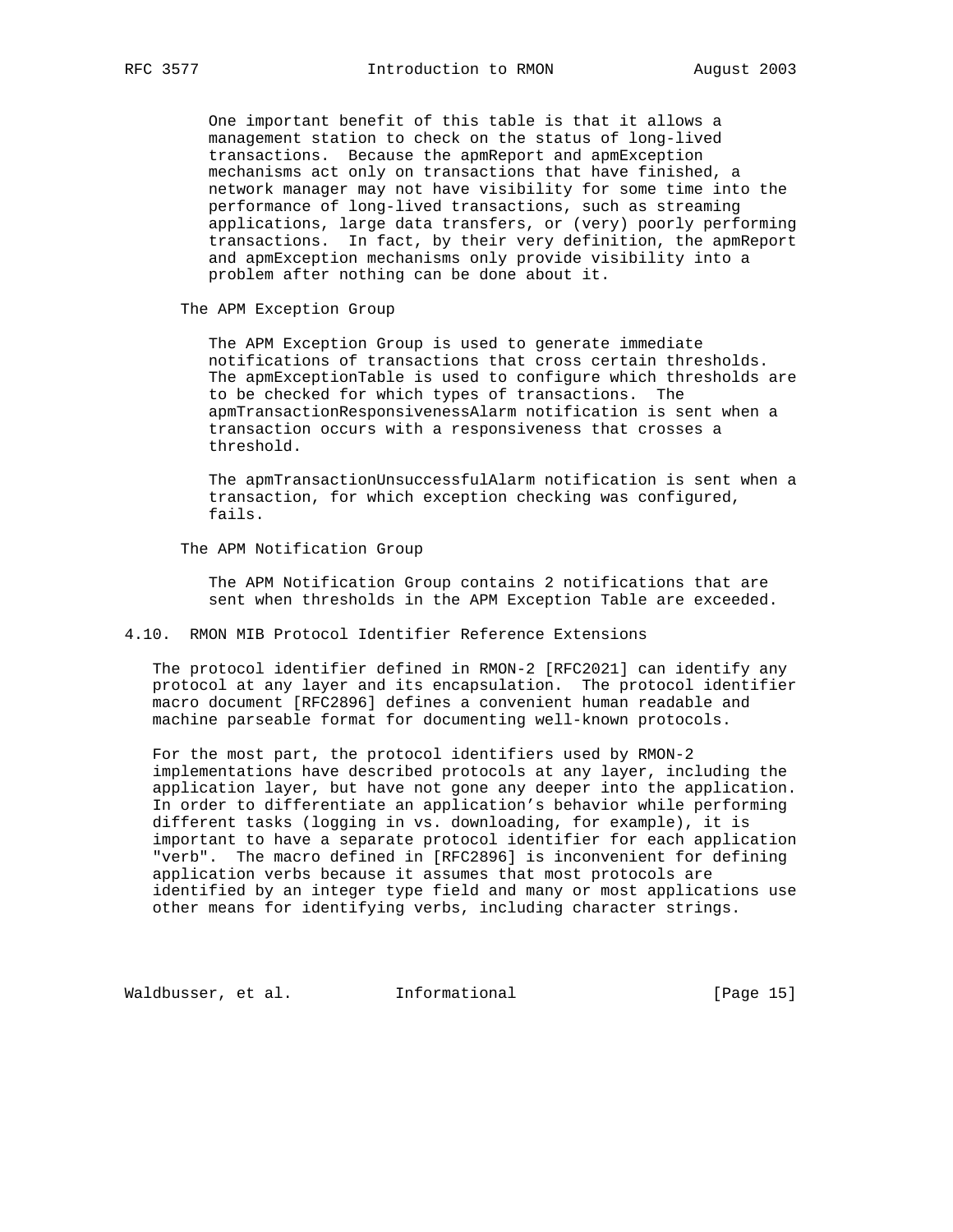These extensions define another macro for defining application verbs that are children of an application. The parent application can be defined with the original protocol identifier macro and the application verbs are defined with the new macro.

4.11. Transport Performance Metrics MIB (TPM MIB)

 The TPM MIB [TPM] monitors selected performance metrics and statistics derived from the monitoring of network packets and sub application level transactions. The MIB is defined to compliment the APM reports by providing a 'drill-down' capability to better understand selected applications' performance. The metrics are defined through reference to existing IETF, ITU and other standards organizations' documents. The monitoring covers both passive and active traffic generation sources.

The TPM MIB includes the following functions:

The tpmCapabilities Group

 The tpmCapabilitiesGroup contains objects and tables that show the measurement protocol and metric capabilities of the agent.

The tpmAggregateReports Group

 The tpmAggregateReportsGroup is used to provide the collection of aggregated statistical measurements for the configured report intervals.

The tpmCurrentReports Group

 The tpmCurrentReportsGroup is used to provide the collection of uncompleted measurements for the current configured report for those transactions caught in progress. A history of these transactions is also maintained once the current transaction has completed.

The tpmExceptionReports Group

 The tpmExceptionReportsGroup is used to link immediate notifications of transactions that exceed certain thresholds defined in the apmExceptionGroup [APM]. This group reports the aggregated sub-application measurements for those applications exceeding thresholds.

Waldbusser, et al. 1nformational [Page 16]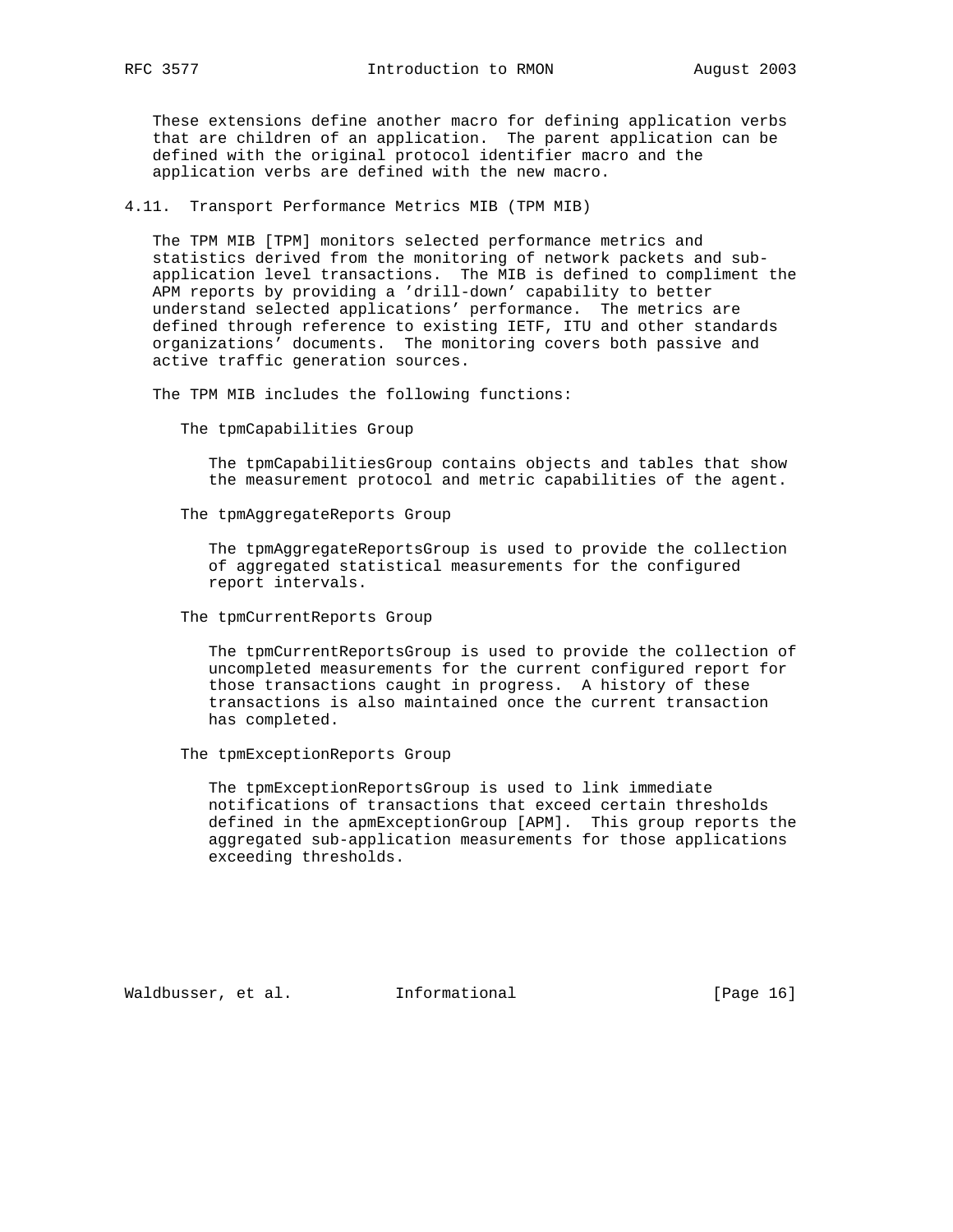4.12. Synthetic Sources for Performance Monitoring MIB (SSPM MIB)

 The Synthetic Sources for Performance Monitoring MIB [SSPM] covers the artificial generation of a) application-level, b) transport level, and c) link-level traffic for the purpose of monitoring system performance. There are situations where it is useful to be able to control the generation of synthetic traffic when evaluating system performance. There are other situations where system performance evaluation can rely upon naturally generated application-level traffic, in which case one needs only monitor existing traffic and not instrument synthetic traffic. The SSPM MIB provides the ability to configure and control the generation of this synthetic traffic.

4.13. RMON MIB Extensions for High Capacity Alarms

 There is a need for a standardized way of providing the same type of alarm thresholding capabilities for Counter64 objects, as already exists for Counter32 objects. The RMON-1 alarmTable objects and RMON-1 notification types are specific to 32-bit objects, and cannot be used to properly monitor Counter64-based objects. Extensions to these existing constructs are needed which explicitly support Counter64-based objects. These extensions are completely independent of the existing RMON-1 alarm mechanisms.

This MIB [RFC3434] contains the following functions:

The hcAlarmControlObjects group

 Controls the configuration of alarms for high capacity MIB object instances.

The hcAlarmCapabilities group

 Describes the high capacity alarm capabilities provided by the agent.

The hcAlarmNotifications group

 Provides new rising and falling threshold notifications for high capacity objects.

4.14. Real-Time Application Quality of Service Monitoring (RAQMON) MIB

 There is a need to extend the RMON framework to monitor end devices such as IP phones, pagers, Instant Message Clients, mobile phones, and PDA devices. This memo proposes an extension of RMON Framework to allow Real-time Application QoS information of these types of end

Waldbusser, et al. 1nformational 1999 [Page 17]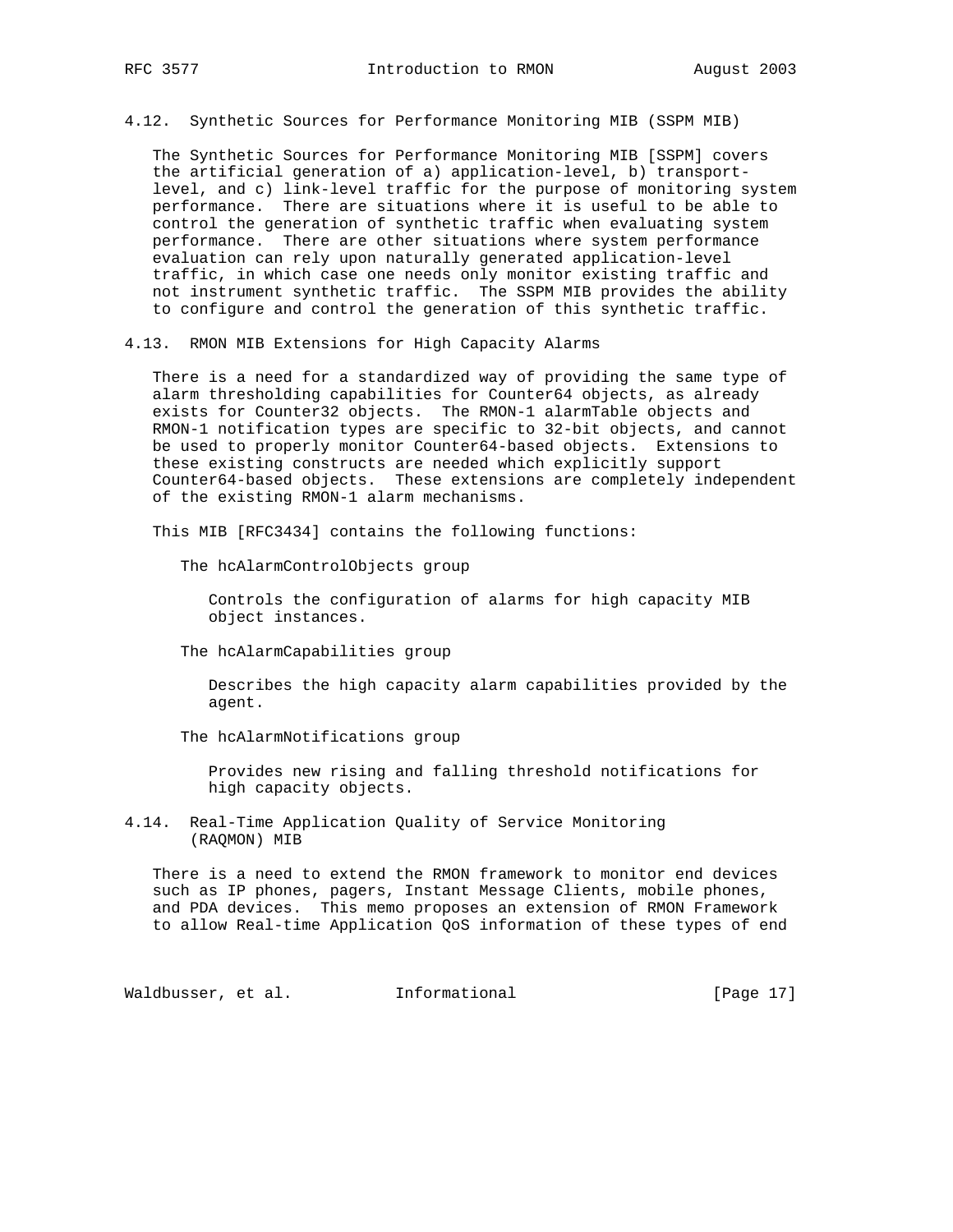devices to be retrieved with SNMP, independent of the technology used to perform the measurements. An end-to-end user experience of the quality of service (QoS) and performance for such an application is a combination of device performance, transport network performance and specific application context.

 RAQMON [RAQMON-FRAMEWORK] defines a common framework to identify a set of application QoS parameters and a reporting mechanism using a common protocol data unit (PDU) format used between a RAQMON Data Source (RDS) and a RAQMON Report Collector (RRC) to report QOS statistics using RTCP and SNMP as underlying transport protocol.

 See the RAQMON MIB [RAQMON-MIB] for more information about its components.

5. RMON Framework Components

 The collection of documents in the RMON Framework are associated by 1) A common purpose and similar collection methodologies; and, 2) Use of common infrastructure components.

These common infrastructure components are:

- MediaIndependent Table
- Protocol Directory
- appDirectory
- DataSource
	- Capabilities
	- Control Tables

# 5.1. MediaIndependent Table

 While many data-link media types exist and they each have unique features, there are many statistics that are common across most media. For example, counts of packets and octets are interesting for most media. The media independent table contains the most common such statistics and forms a super class from which specific interface types are inherited. This means that the common statistics can be monitored even for media types that are unknown.

 For example, if the mediaindependentTable had existed prior to the definition of the etherStatsTable, the etherStatsTable could have omitted the etherStatsDropEvents, etherStatsOctets, etherStatsPkts objects.

 The Media Independent Table is defined in the High Capacity RMON MIB [RFC3434].

Waldbusser, et al. Informational [Page 18]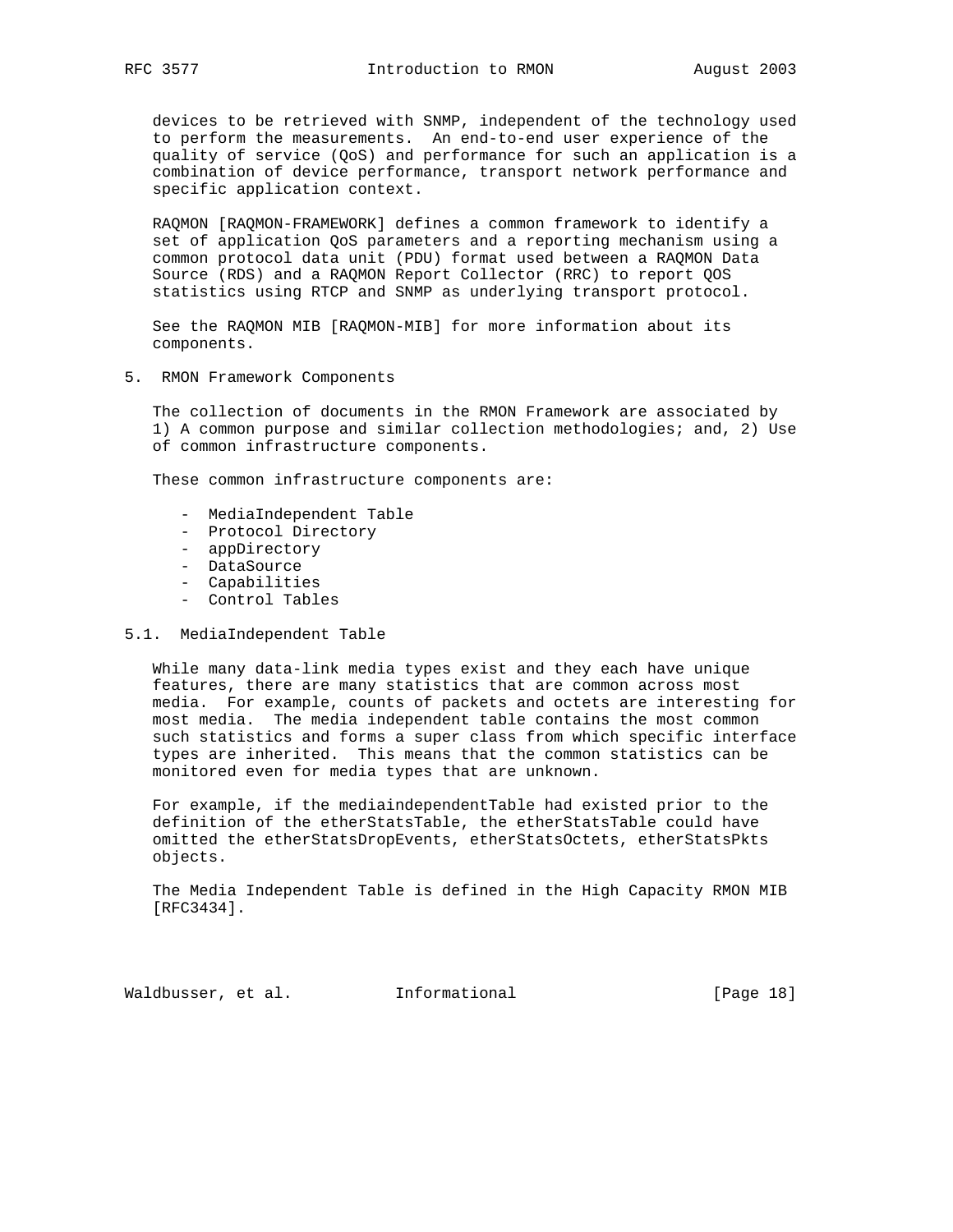## 5.2. Protocol Directory

 The second of the RMON infrastructure components is the Protocol Directory Group defined in the RMON-2 MIB [RFC2021]. The main objective of RMON-2 was to extend the remote network monitoring agents capabilities beyond the link layer to higher level protocol monitoring. This required a means to globally identify individual protocol encapsulations. This capability is provided by the Protocol Directory Group, specifically the protocolDirID found in the protocolDirTable in the RMON-2 MIB.

 The Protocol Directory allows the agent to provide an inventory of the protocols that the agent can decode, count, categorize and time. The directory and its objects are designed to allow for the addition, deletion and configuration of the protocol encapsulations in the directory list. Protocol Directory entries are identified primarily by an object called the protocolDirID. The protocolDirID is a hierarchically formatted OCTET STRING that globally identifies individual protocol encapsulations. A protocol descriptor macro has been defined in RFC 2895 [RFC2895] to describe the various protocol layers supported in the protocolDirID protocol hierarchy. The protocolDirID is defined as a tree built up from successive protocol encapsulations. Each layer is identified by a 4-octet identifier that identifies the child protocol within the context of the parent protocol identified by the preceding identifiers.

 Associated with each protocol layer in the protocolDirID is a 1-octet parameter field. Each parameter identifies potential options specific to that protocol, such as the agent's capability to count fragmented packets correctly and to track sessions for port mapped protocols, e.g., TFTP. These 1-octet parameter fields are concatenated, in order, in the protocolDirParameters object.

 The protocolDirTable index is comprised of the protocolDirID, the protocolDirParameters and their associated length fields. The index format is shown in Figure 3.

| C<br>n ! | protocolDirID | n <sub>1</sub> | c ! protocolDir<br>Parameters |
|----------|---------------|----------------|-------------------------------|
|          |               |                |                               |

Figure 3: the protocolDirTable INDEX format.

Waldbusser, et al.  $I_n$ Informational [Page 19]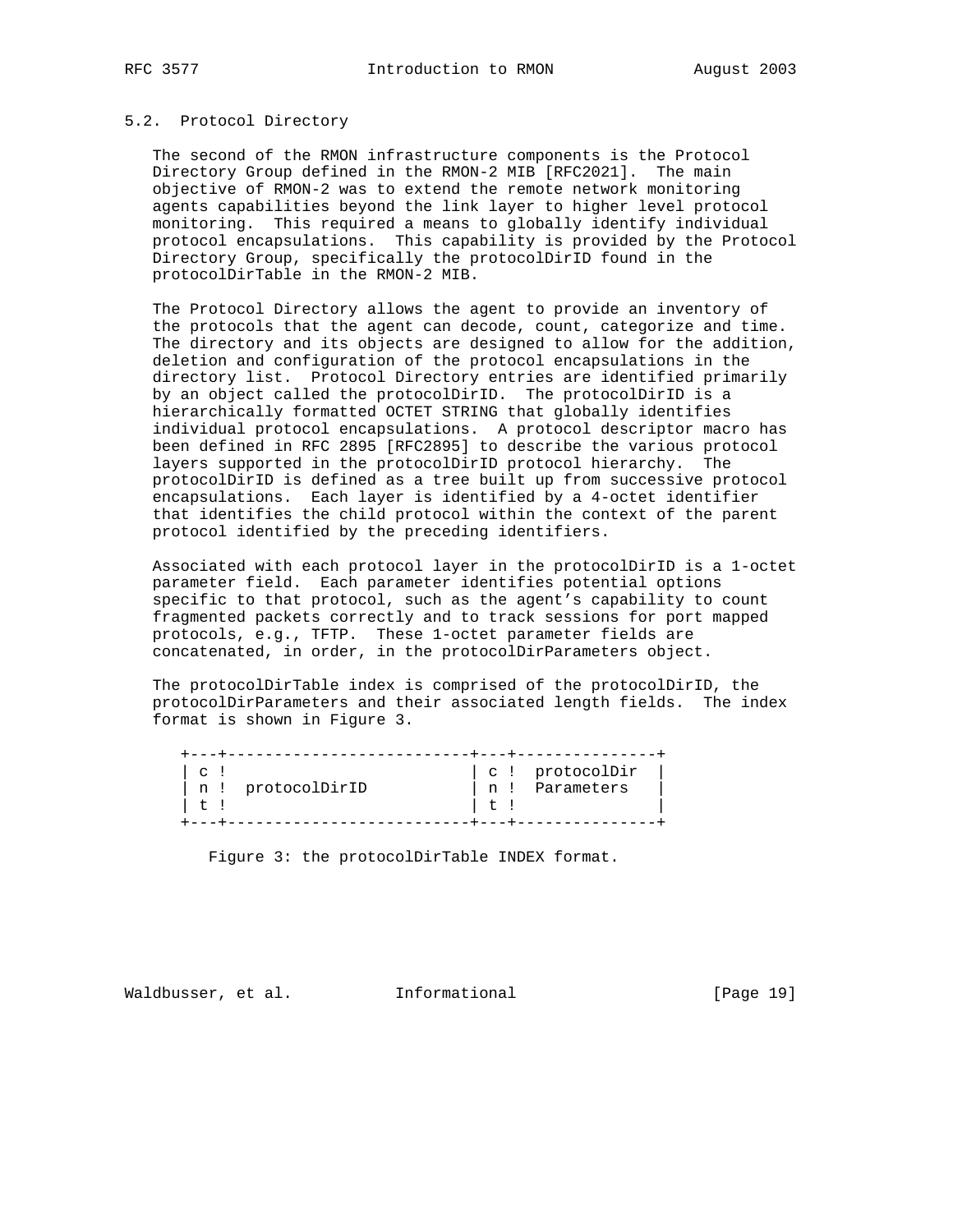An example protocolDirTable INDEX for SNMP over UDP over IP over Ethernet is:

 16.0.0.0.1.0.0.8.0.0.0.0.17.0.0.0.161.4.0.0.0.0 | | | | | | | |

 +--+-------+-------+--------+---------+-+-------+ c ether2 ip udp snmp c param.

c = 1-subidentifier count field

 Figure 4: A protocolDirTable INDEX example for SNMP over UDP over IP over Ethernet.

 The set of defined protocol layers currently described is found in RFC 2896 [RFC2896]. RFC 2895 [RFC2895] defines a process for submitting new protocols to add to the currently defined set. Periodic updates to RFC 2896 will be published to incorporate new protocol definitions that have been submitted. In fact, RFC 2896 is the second version of the defined protocol macros, obsoleting RFC 2074 [RFC2074]. RFC 2895 also defines how to handle protocols that do not map into this well-defined tree hierarchy built up from encapsulation protocol identifiers. An example of such a protocol encapsulation is RTP, which is mapped to specific UDP ports through a separate signaling mechanism. These are handled by the ianaAssigned protocols, as described in RFC 2895.

 The protocolDirTable is defined (and used) in the RMON-2 MIB [RFC2021], and is being used in other RMON WG MIBs, as well as other IETF defined MIBs. Examples include the APM MIB [APM], the TPM MIB [TPM] and the SSPM MIB [SSPM].

 As mentioned in previous sections, the protocolDirID is being extended in two ways. First, work is underway on a new set of protocol descriptor macros to extend the protocol encapsulation model to identify application layer verbs [RFC3395]. This extension was motivated by the work on the APM MIB and the TPM MIB. Second, the APM MIB defines the apmAppDirectoryTable that provides a directory of applications that the agent can process. This is discussed further in the following section. Combined, these extensions allow:

- + The APM MIB to define and monitor the end-user's view of application performance.
- + The TPM MIB to clearly specify the sub-transactions that comprise the application it monitors through the tpmTransMetricDirTable.

Waldbusser, et al.  $I_n$ Informational [Page 20]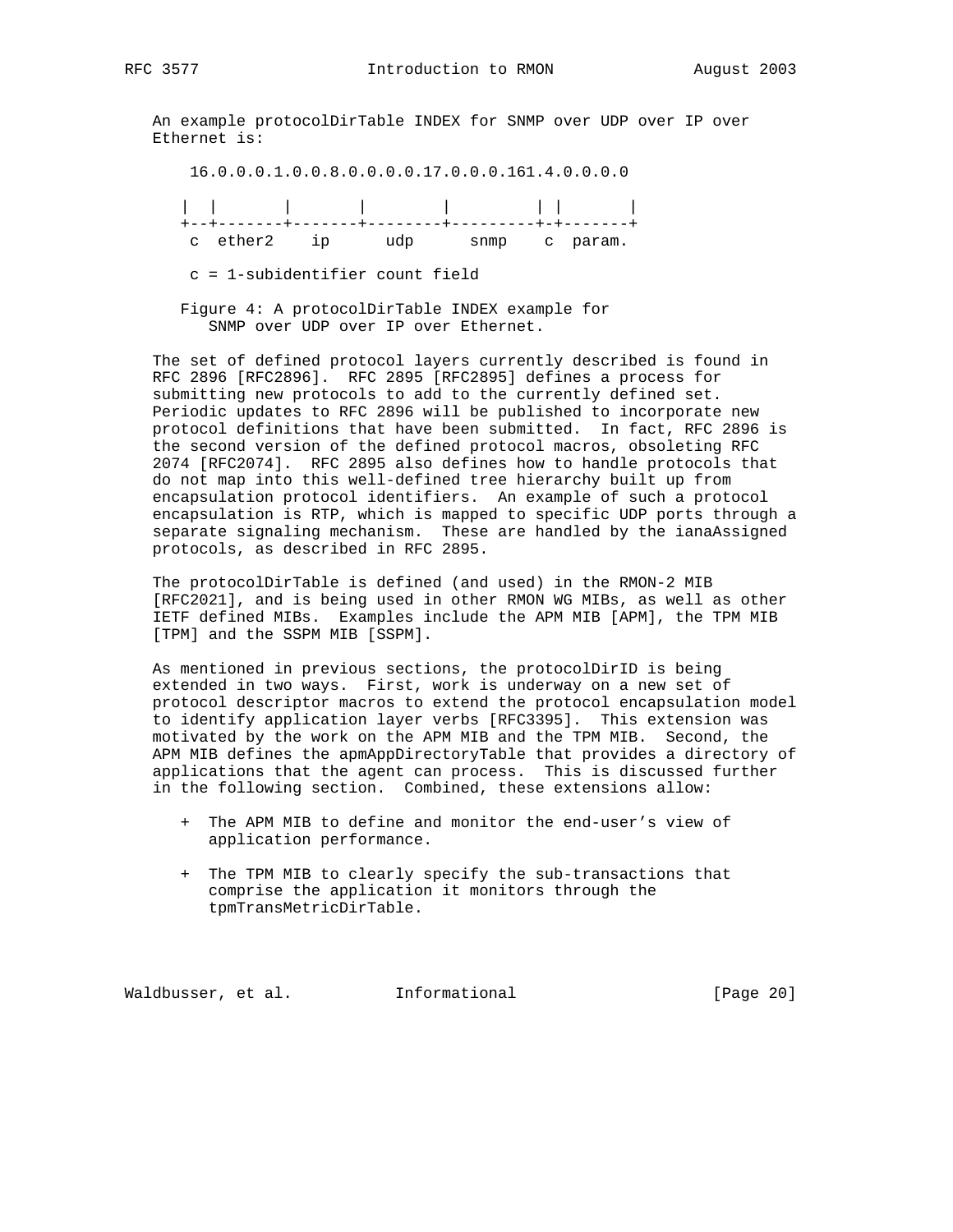- + The SSPM MIB to generate synthetic application transactions by importing the appLocalIndex from the APM MIB.
- 5.3. Application Directory and appLocalIndex

 APM, TPM and related applications collect certain types of statistics for each application or application verb they are decoding. Some applications and application verbs are defined in the protocol directory and thus get their own protocolID and a corresponding protocolDirLocalIndex. Other application verbs are defined more dynamically by entries in the apmHttpFilterTable or apmUserDefinedAppTable. These dynamically defined applications do not have protocolDirID's assigned to them.

 The APM MIB [APM] defines an important index called the appLocalIndex. For all application monitoring in the APM and TPM MIBs, applications are identified by integer values of the appLocalIndex. However, there is no single registry of applications (as there is for protocols) because there are a few different mechanisms through which an application may be registered. For each value of appLocalIndex, a corresponding entry will exist in one of several tables:

- 1. The protocolDirTable Some values of appLocalIndex correspond to protocolDirLocalIndex values assigned in the protocolDirTable. Each of these corresponds to a protocol defined by a protocolID.
- 2. The apmHttpFilterTable Some values of appLocalIndex correspond to apmHttpFilterAppLocalindex values assigned in the apmHttpFilterTable. Each of these corresponds to an application verb defined as a set of HTTP transactions that match a set of filters.
- 3. The apmUserDefinedAppTable Some values of appLocalIndex correspond to index values of the apmUserDefinedAppTable. Each of them corresponds to an application or application verb defined in a user-defined way.

 Each value of appLocalIndex will only be registered in one of these tables. In effect, the appLocalIndex number space is the union of these number spaces, where these tables must work together to avoid assigning overlapping (duplicate) appLocalIndexes.

 Each unique appLocalIndex value is also registered in the apmAppDirectoryTable, where a number of attributes of the application may be configured.

Waldbusser, et al.  $I_n$ Informational [Page 21]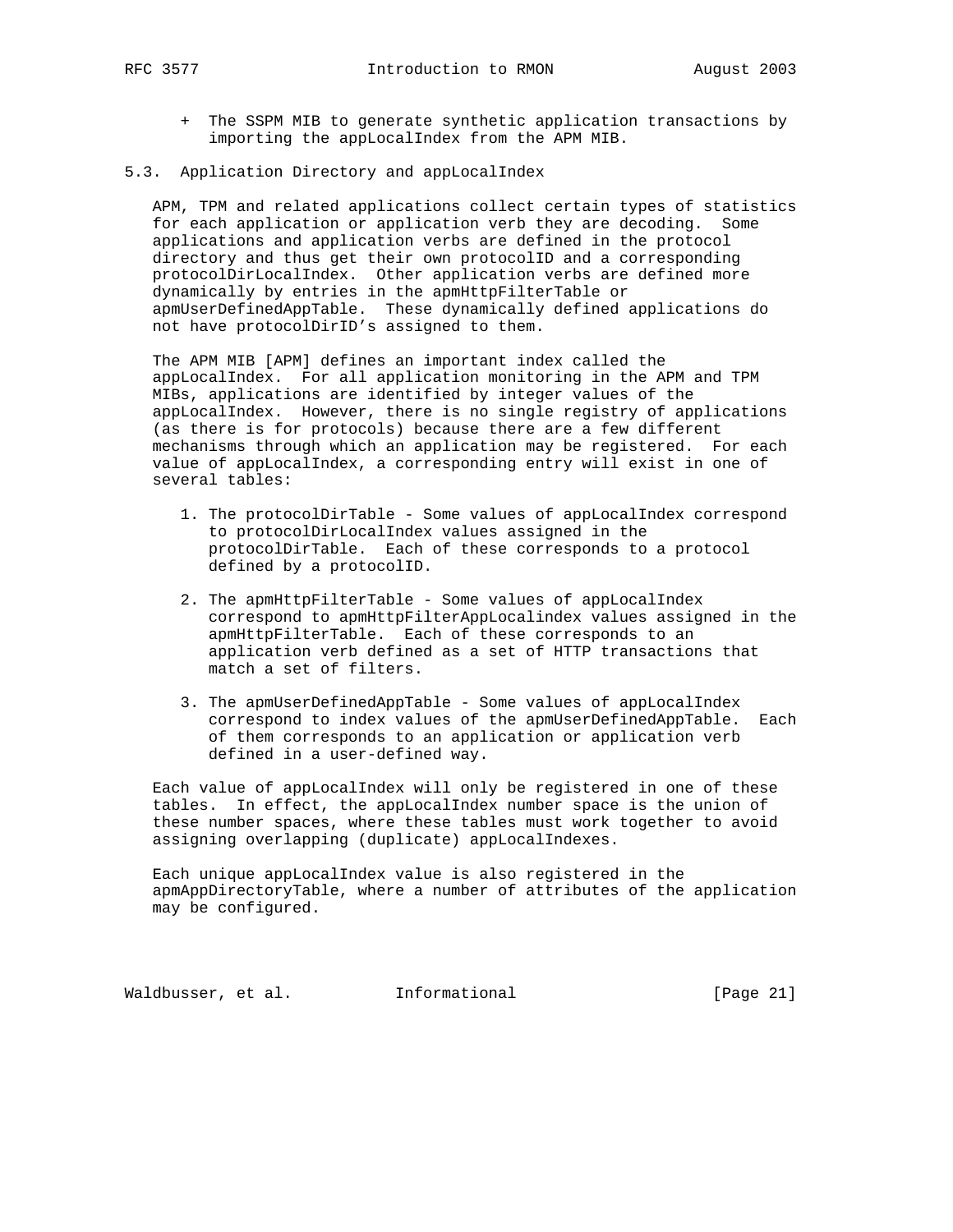# 5.4. Data Source

 Most RMON functions use a DataSource as a pointer to the entity from which data is to be collected. The DataSource is an object identifier that identifies one of three types of data sources:

ifIndex.<I>

 Traditional RMON dataSources. Called 'port-based' for ifType.<I> not equal to 'propVirtual(53)'. <I> is the ifIndex value.

smonVlanDataSource.<V>

 A dataSource of this form refers to a 'Packet-based VLAN' and is called a 'VLAN-based' dataSource. <V> is the VLAN ID as defined by the IEEE 802.1Q standard. The value is between 1 and 4094 inclusive, and it represents an 802.1Q VLAN-ID with a global scope within a given bridged domain, as defined by 802.1Q.

entPhysicalEntry.<N>

 A dataSource of this form refers to a physical entity within the agent and is called an 'entity-based' dataSource. <N> is the value of the entPhysicalIndex in the entPhysicalTable.

## 5.5. Capabilities

 Probe Capabilities objects have been introduced in the RMON MIB modules with the goal of helping applications determine the capabilities of the different probes in the domain. These objects use a BITS syntax (with the exception of some of the objects in the TPM and SSPM MIBs), and list in an explicit manner the MIB groups supported by the probe, as well as functional capabilities of the specific RMON agents. By reading the values of these objects, it is possible for applications to know which RMON functions are usable without going through a trial-and-error process that can result in loss of time and bandwidth in the operational flow. These objects have the MAX-ACCESS of read-only, which defines their use as an indication of what is supported by a probe, and not a means to configure the probe for operational modes. An RMON agent SHOULD initiate the capabilities objects at agent initialization and SHOULD NOT modify the objects during operation.

 The probeCapabilities object in the RMON-2 MIB describes the capabilities of probes that support RMON, Token-Ring RMON and RMON-2.

Waldbusser, et al. 1nformational 1999 [Page 22]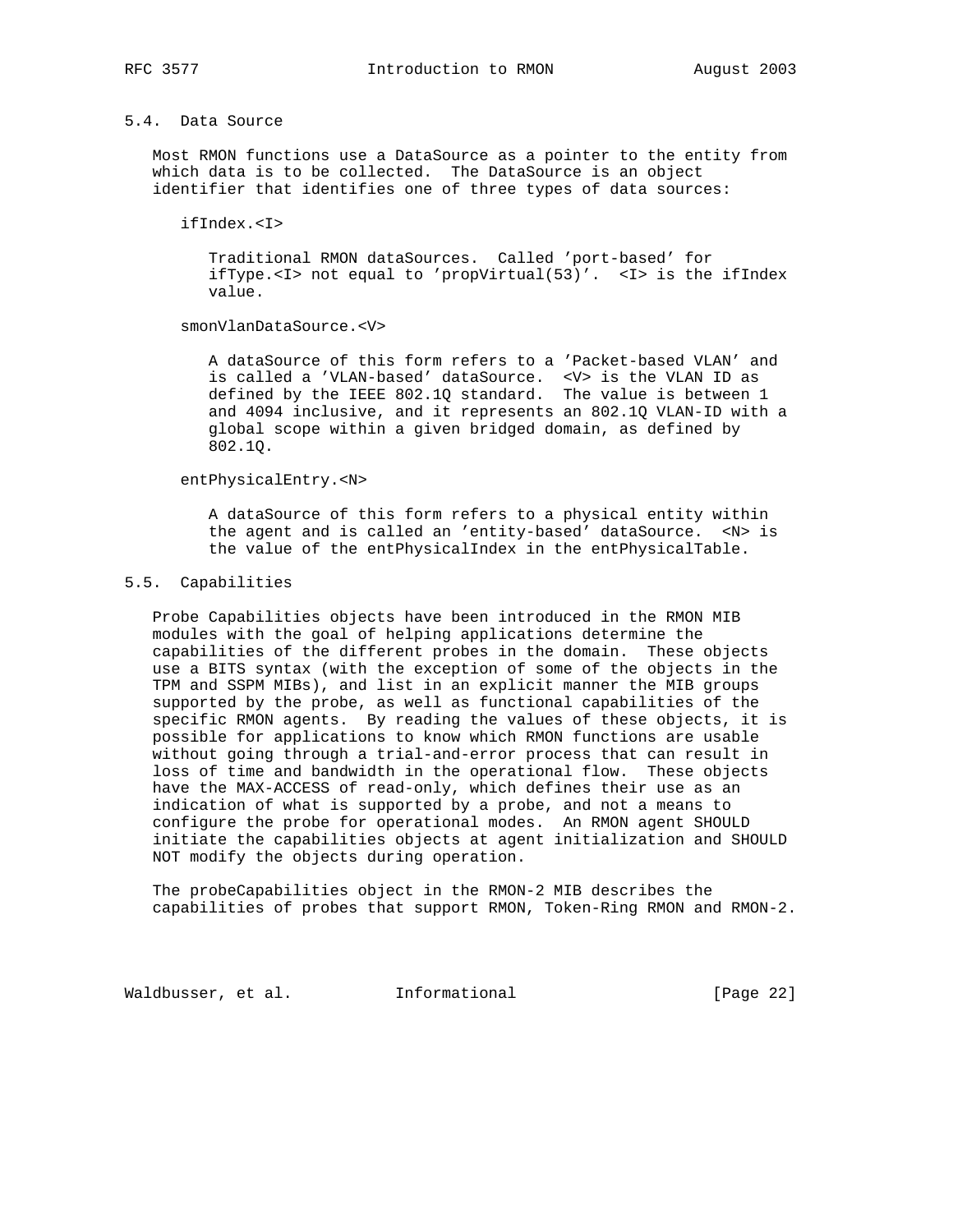The smonCapabilities object in the SMON MIB describes the SMON specific capabilities of probes that support the SMON MIB.

 The dataSourceCapsTable in the SMON MIB defines the capabilities of the SMON data sources on probes that support the RMON MIB.

 The interfaceTopNCaps object in the Interface TopN MIB defines the sorting capabilities supported by an agent that supports the Interface TopN MIB.

 The dsmonCapabilities object in the DSMON MIB provides an indication of the DSMON groups supported by an agent that supports the DSMON MIB.

 The tpmCapabilitiesGroup contains objects and tables, which show the measurement protocol and metric capabilities of an agent that supports the TPM MIB.

 The sspmCapabilitiesTable indicates whether a device supporting the SSPM MIB supports SSPM configuration of the corresponding AppLocalIndex.

 The hcAlarmCapabilities object provides an indication of the high capacity alarm capabilities supported by an agent that supports the HC-Alarm MIB.

# 5.6. Control Tables

 Due to the complex nature of the available functions in the RMON MIB modules, these functions often need user configuration. In many cases, the function requires parameters to be set up for a data collection operation. The operation can proceed only after these parameters are fully set up.

 Many functional groups in the RMON MIBs have one or more tables in which to set up control parameters, and one or more data tables in which to place the results of the operation. The control tables are typically read-write in nature, while the data tables are typically read-only. Because the parameters in the control table often describe resulting data in the data table, many of the parameters can be modified only when the control entry is invalid. Thus, the method for modifying these parameters is to invalidate the control entry, causing its deletion and the deletion of any associated data entries, and then create a new control entry with the proper parameters. Deleting the control entry also gives a convenient method for reclaiming the resources used by the associated data.

Waldbusser, et al.  $I_n$ Informational [Page 23]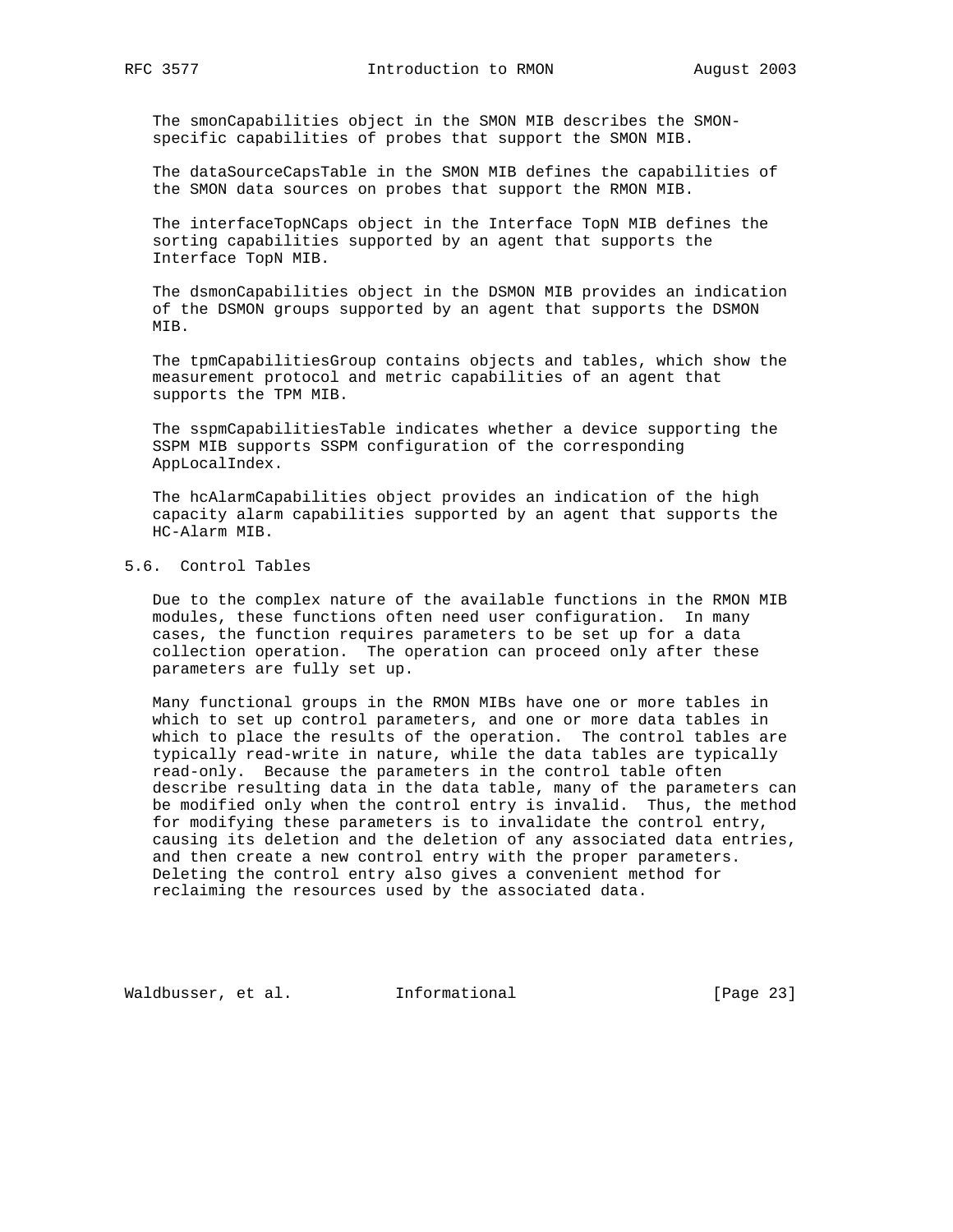To facilitate control by multiple managers, resources have to be shared among the managers. These resources are typically the memory and computation resources that a function requires.

 Two facilities are used to ease cooperation between multiple managers as they create and use control tables. The first is the use of EntryStatus or RowStatus objects that guarantee that two managers can avoid creating the same control entry. The second is the use of OwnerString objects in control tables that provides the following benefits:

- 1. Provides information to facilitate sharing of already existing control entries instead of creating a new but identical entry.
- 2. Provides information to allow the ultimate human owners of control entries to identify each other so they can cooperate in cases of conflict over resources.
- 3. Provides information to allow software to identify control entries that it owns but has forgotten about (e.g., due to a crash or other error) so that it can re-use or free them.
- 4. Provides information to allow an administrator to make an informed decision to override someone else's control entry when circumstances make it necessary.
- 5. Provides information to identify control entries that are set up automatically when the device starts up.

 See the RMON MIB [RFC2819] for further information on the use of control tables, EntryStatus/RowStatus, and OwnerStrings.

6. Relationship of the SSPM MIB with the APM and TPM MIBs

 While APM and TPM may monitor actual traffic generated by end-users on the network, they may also monitor synthetically generated traffic. The SSPM MIB provides a mechanism for the generation of synthetic traffic but no mechanism for monitoring - the task of monitoring the generated traffic is deferred to the APM and TPM MIBs.

 Figure 5 shows an overview of the components of the SSPM MIB architecture, including the roles played by the APM and TPM MIBs. The RMON documents address the "Control-Level" in this diagram and some aspects of the "Synchronization Control-Level". The underlying "Instrumentation-Level" is implementation dependent and outside the domain of the RMON specifications.

Waldbusser, et al.  $I_n$ Informational [Page 24]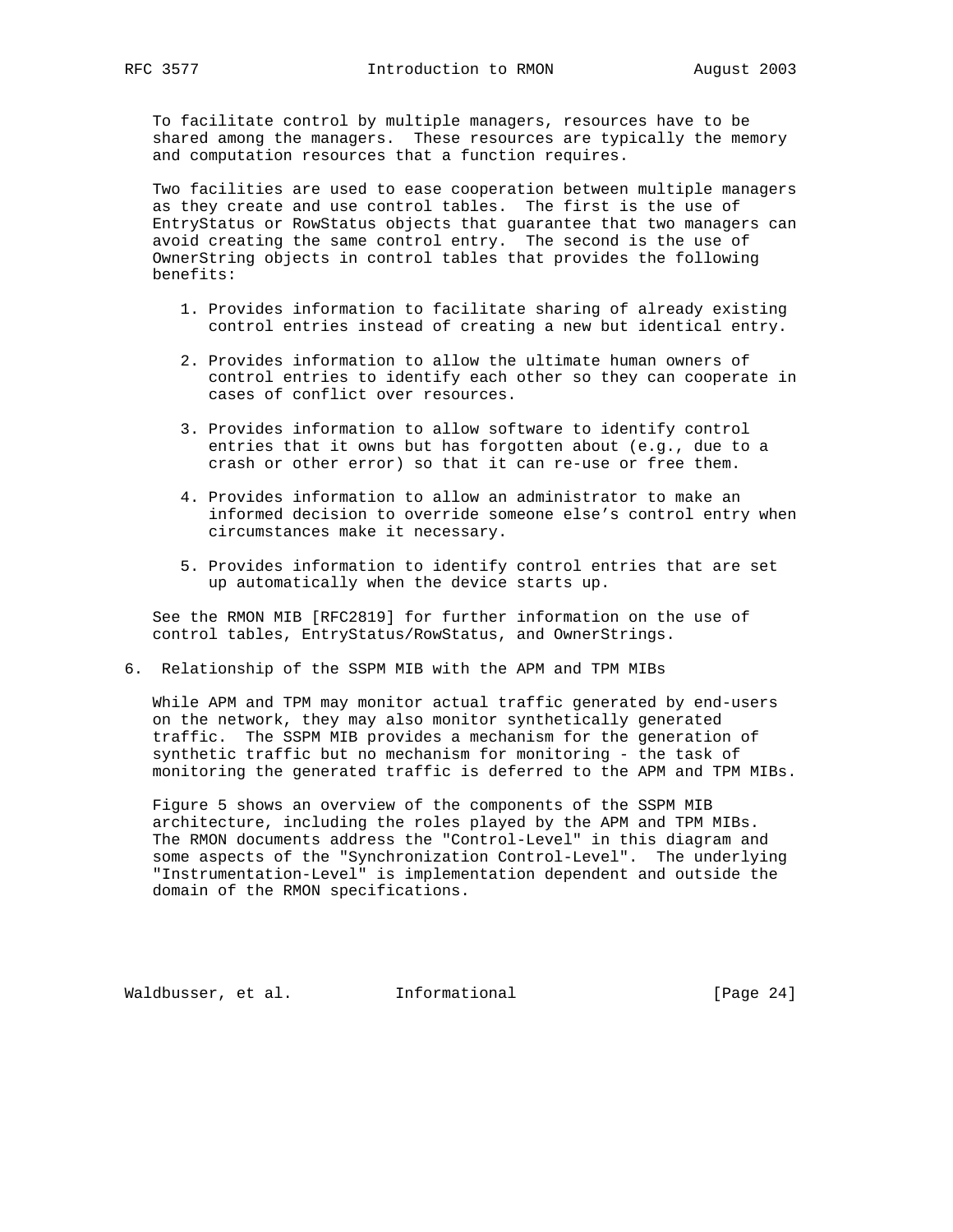

Figure 5: An SSPM Performance Monitoring System

 It is the responsibility of the network management application to coordinate the individual aspects of the performance management system.

Within the APM, TPM, and SSPM set of RMON MIB modules:

 + APM MIB [APM] is responsible for the aspects of the "Monitoring Metrics Control" directly related to the end-user's perceived application-level performance. The APM MIB also handles aspects of "Data Reduction Control" and "Reports". Finally, when TPM MIB relies upon the control tables in the APM MIB for its own control, then APM MIB is providing some aspects of "Synchronization Control" of the reports from these two MIBs.

Waldbusser, et al. 1nformational 1999 [Page 25]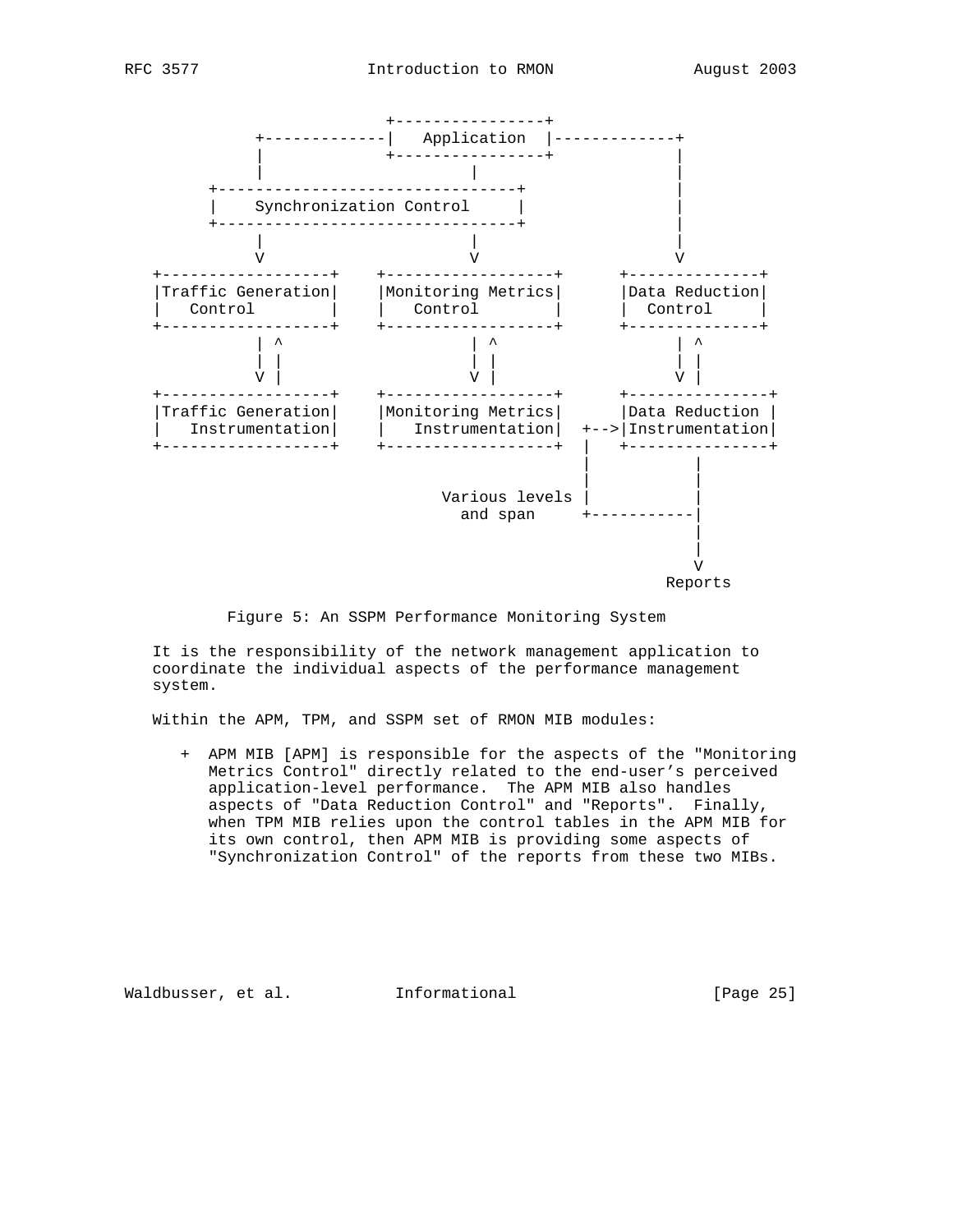- + TPM MIB [TPM] is responsible for the aspects of the "Monitoring Metrics Control". TPM MIB also handles aspects of "Data Reduction Control" and "Reports" related to sub-application level transactions. Synchronization control with APM MIB is provided by opting to rely on the APM MIB control tables within the TPM MIB.
	- + SSPM MIB [SSPM] is responsible for the "Traffic Generation Control" in the event that synthetic traffic is to be monitored. The other, most common, option is to monitor natural, user-generated traffic.

 The "Monitor Metrics Control" is essentially hard-coded in the APM MIB. Within the TPM MIB, a metrics table is used to identify the metrics monitored within a specific implementation of the TPM MIB. The "Data Reduction Control" is essentially hard-coded within the MIB structure of the APM MIB and the TPM MIB. These MIBs strictly specify the statistics to be reported within a set of report tables.

 Both the TPM MIB and the SSPM MIB rely upon the APM MIB's appLocalIndex to specify the application being monitored or generated. The APM MIB provides the end-user view of the application performance, e.g., the Whois transaction time. The TPM MIB, through its tpmTransMetricDirTable, identifies a set of sub-application level transactions and their metrics, which are associated with the application. E.g., an implementation of the TPM MIB could report the DNS lookup time, the TCP connect time (to the Whois Server), the Whois Req/Resp download time. The SSPM MIB could be configured to generate synthetically, these Whois transactions.

 The testing model then is to first configure the traffic generation instrumentation through the SSPM MIB control function. This defines aspects of the synthetic traffic such as application type, targets, etc. Once the traffic generation is configured, the network management application can setup the monitoring instrumentation through the APM MIB and TPM MIB. These control the reporting periods, the type of data aggregation, etc. Once the tests are complete, the network management application retrieves the reports from the monitoring metrics control MIBs, e.g., APM MIB and TPM MIB.

7. Acknowledgements

 This memo is a product of the RMON MIB working group. In addition, the authors gratefully acknowledge the contributions by Lester D'Souza of NetScout Systems, Inc.

Waldbusser, et al. **Informational** [Page 26]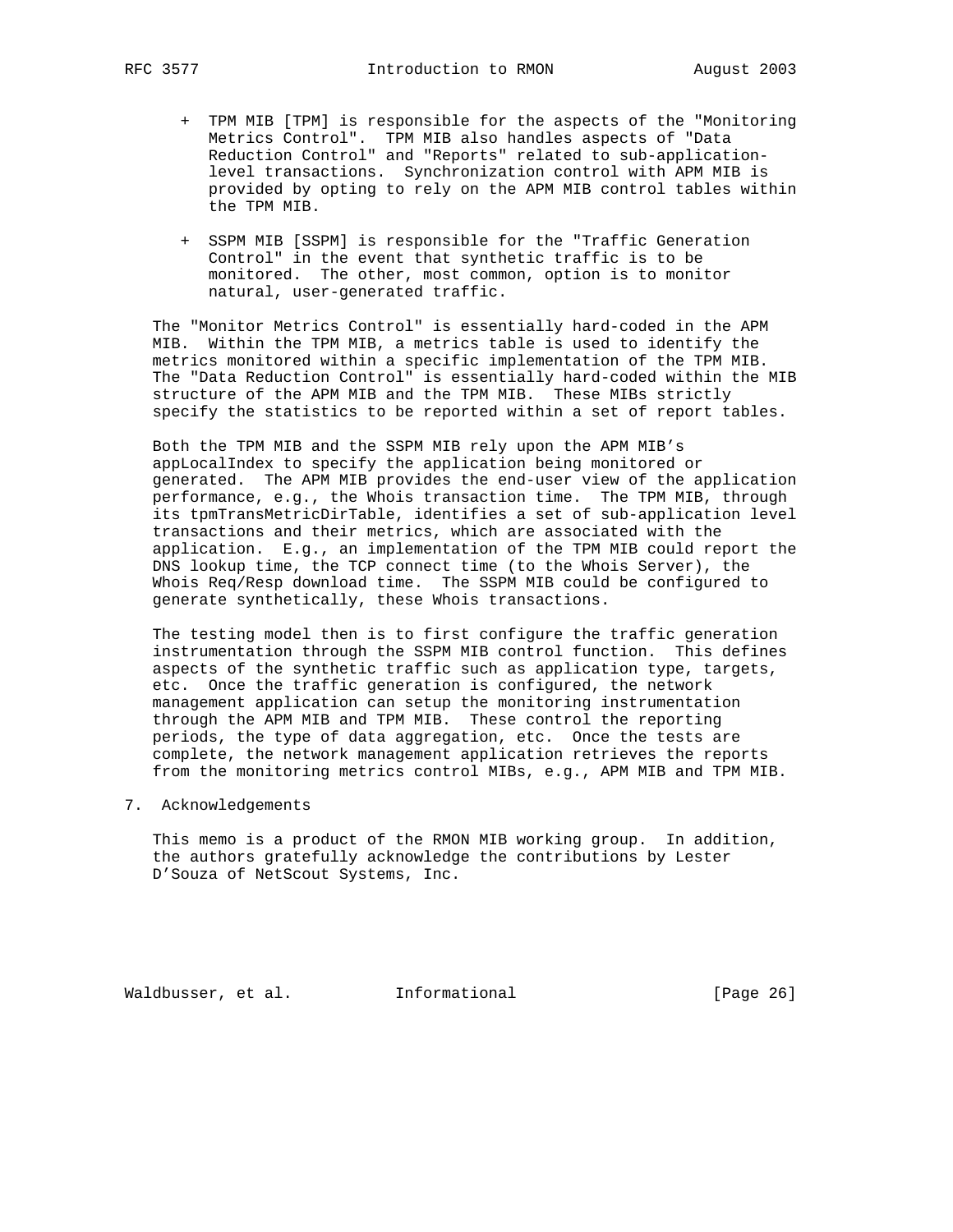# 8. References

8.1. Normative References

 [RFC2819] Waldbusser, S., "Remote Network Monitoring Management Information Base", STD 59, RFC 2819, May 2000.

- 8.2. Informative References
	- [RFC2026] Bradner, S., "The Internet Standards Process -- Revision 3", BCP 9, RFC 2026, October 1996.
	- [RFC2578] McCloghrie, K., Perkins, D. and J. Schoenwaelder, Eds., "Structure of Management Information Version 2 (SMIv2)", STD 58, RFC 2578, April 1999.
	- [RFC2579] McCloghrie, K., Perkins, D. and J. Schoenwaelder, J., Eds., "Textual Conventions for SMIv2", STD 58, RFC 2579, April 1999.
	- [RFC2580] McCloghrie, K., Perkins, D. and J. Schoenwaelder, J., Eds., "Conformance Statements for SMIv2", STD 58, RFC 2580, April 1999.
	- [RFC3410] Case, J., Mundy, R., Partain, D. and B. Stewart, "Introduction and Applicability Statements for Internet-Standard Management Framework", RFC 3410, December 2002.
	- [RFC1513] Waldbusser, S., "Token Ring Extensions to the Remote Network Monitoring MIB", RFC 1513, September 1993.
	- [RFC2021] Waldbusser, S., "Remote Network Monitoring Management Information Base Version 2 using SMIv2", RFC 2021, January 1997.
	- [RFC2895] Bierman, A., Bucci, C. and R. Iddon, "Remote Network Monitoring Management Information Base Protocol Identification Reference", RFC 2895, August 2000.
	- [RFC2896] Bierman, A., Bucci, C. and R. Iddon, "Remote Network Monitoring MIB Protocol Identifier Macros", RFC 2896, August 2000.

Waldbusser, et al.  $I_n$ Informational [Page 27]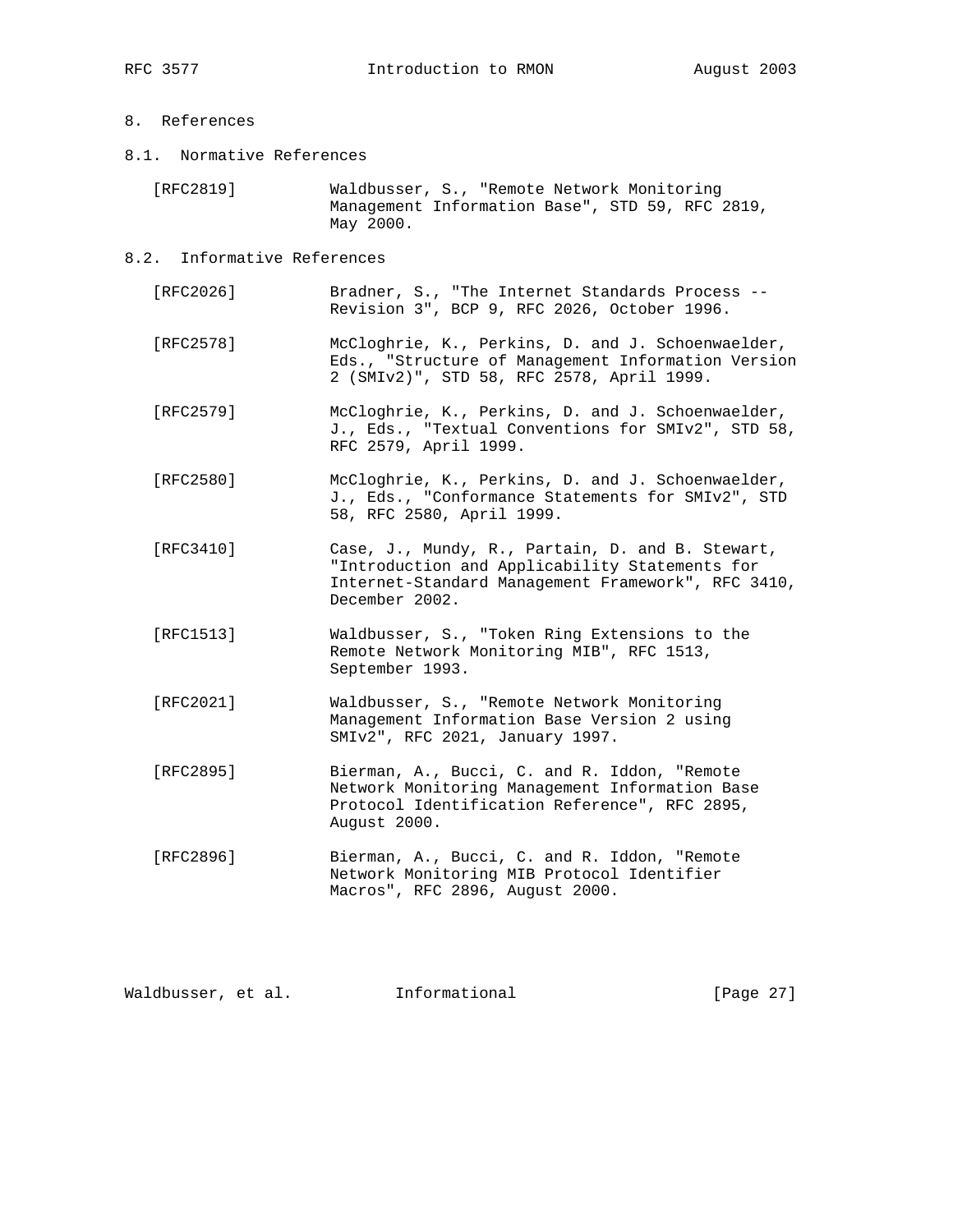| RFC 3577    | Introduction to RMON                                                                                                                                                   | August 2003 |  |  |  |  |
|-------------|------------------------------------------------------------------------------------------------------------------------------------------------------------------------|-------------|--|--|--|--|
| [RFC2613]   | Waterman, R., Lahaye, B., Romascanu, D. and S.<br>Waldbusser, "Remote Network Monitoring MIB<br>Extensions for Switched Networks Version 1.0", RFC<br>2613, June 1999. |             |  |  |  |  |
| [RFC3144]   | Waldbusser, S., "Remote Monitoring MIB Extensions<br>for Interface Parameters Monitoring", RFC 3144,<br>August 2001.                                                   |             |  |  |  |  |
| [RFC3287]   | Bierman, A., "Remote Monitoring MIB Extensions for<br>Differentiated Services", RFC 3287, July 2002.                                                                   |             |  |  |  |  |
| [RFC3273]   | Waldbusser, S., "Remote Network Monitoring<br>Management Information Base for High Capacity<br>Networks", RFC 3273, July 2002.                                         |             |  |  |  |  |
| $[$ APM $]$ | Waldbusser, S., "Application performance<br>measurement MIB", Work in Progress.                                                                                        |             |  |  |  |  |
| [RFC3395]   | Bierman, A., Bucci, C., Dietz, R. and A. Warth,<br>"Remote Network Monitoring MIB Protocol Identifier<br>Reference Extensions", RFC 3395, September 2002.              |             |  |  |  |  |
| [TPM]       | Dietz, R. and R.G.Cole, "Application Performance<br>Measurement Framework Transport Performance<br>Metrics MIB", Work in Progress.                                     |             |  |  |  |  |
| [SSPM]      | Kalbfleisch, K., Cole, R.G. and D. Romascanu,<br>"Definition of Managed Objects for Synthetic<br>Sources for Performance Monitoring Algorithms",<br>Work in Progress.  |             |  |  |  |  |
| [RFC3434]   | Bierman, A. and K. McCloghrie, "Remote Monitoring<br>MIB Extensions for High Capacity Alarms", RFC<br>3434, December 2002.                                             |             |  |  |  |  |
| [RFC2233]   | McCloghrie, K. and F. Kastenholz, "The Interfaces<br>Group MIB Using SMIv2", RFC 2233, November 1997.                                                                  |             |  |  |  |  |
| [RFC2863]   | McCloghrie, K. and F. Kastenholz, "The Interfaces<br>Group MIB", RFC 2863, June 2000.                                                                                  |             |  |  |  |  |
| [RFC2330]   | Paxson, V., Almes, G., Mahdavi, J. and M. Mathis,<br>"Framework for IP Performance Metrics", RFC 2330,<br>May 1998.                                                    |             |  |  |  |  |

Waldbusser, et al. 1nformational 1999 [Page 28]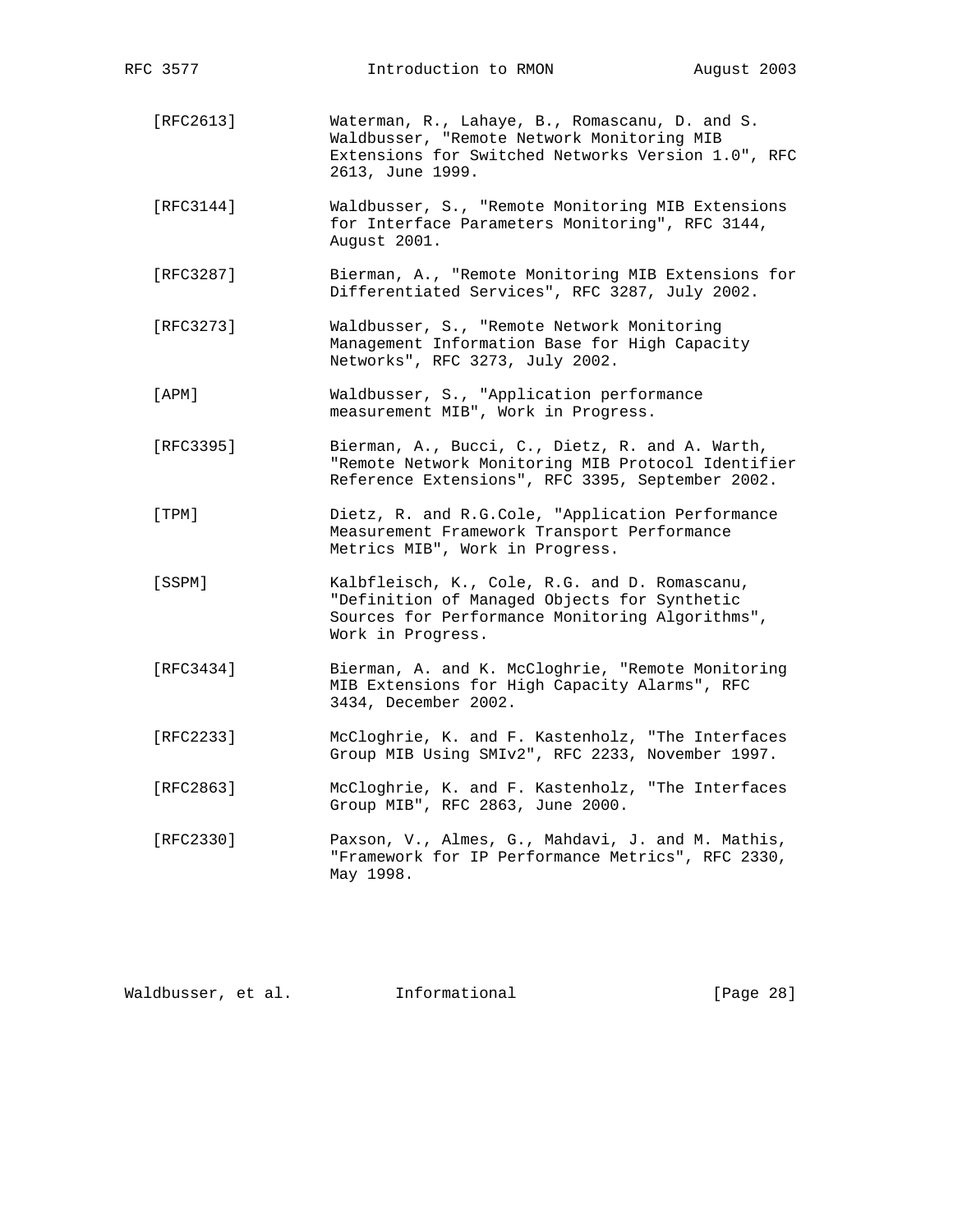- [OWDP] Shalunov, S., Teitelbaum, B. and M. Zekauskas, "A One-way Active Measurement Protocol", Work in Progress.
- [RAQMON-FRAMEWORK] Siddiqui, A., Romascanu, D. and E. Golovinsky, "Real-time Application Quality of Service Monitoring (RAQMON) Framework", Work in Progress.
- [RAQMON-MIB] Siddiqui, A., Romascanu, D., Golovinsky, E. and R. Smith, "Real-Time Application Quality of Service Monitoring (RAQMON) MIB", Work in Progress.
- 9. Security Considerations

 This document is a description of existing documents and as such it does not have any security impact. In order to understand the security-related issues of the different RMON documents, the reader is directed to the Security Considerations sections of the respective documents.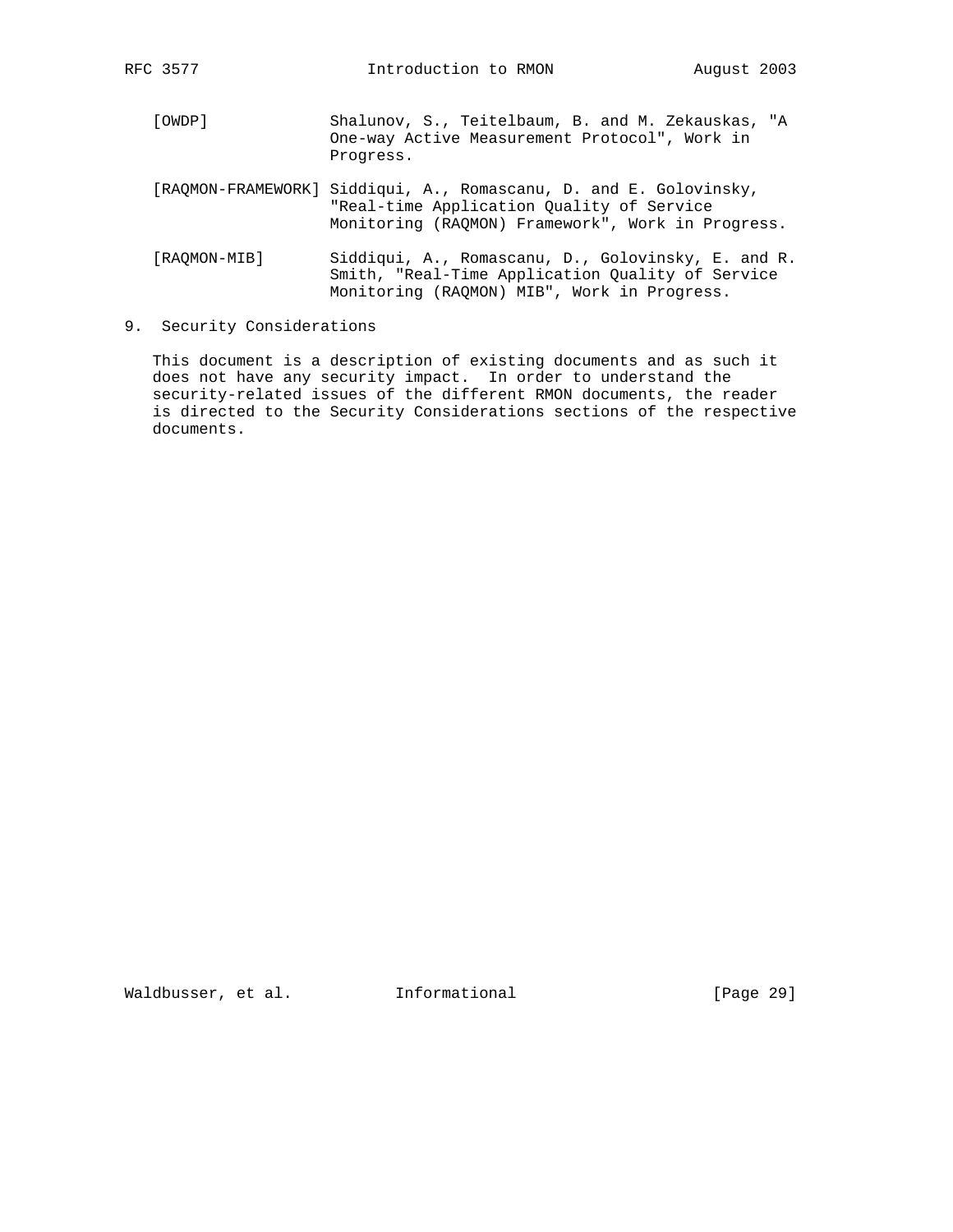10. Authors' Addresses Steve Waldbusser Phone: +1 650-948-6500 Fax: +1 650-745-0671 EMail: waldbusser@nextbeacon.com Carl W. Kalbfleisch NTT/VERIO 8700 Stemmons Freeway, Suite 211 Dallas, TX 75247 United States Phone: +1 972-906-2034 EMail: cwk@verio.net Robert G. Cole AT&T Labs Network Design and Performance Analysis Department 330 Saint John Street, 2nd Floor Havre de Grace, MD 21078 United States Phone: +1 410-939-8732 Fax: +1 410-939-8732 EMail: rgcole@att.com Dan Romascanu Avaya

 Atidim Technology Park, Bldg. #3 Tel Aviv, 61131 Israel

 Phone: +972-3-645-8414 EMail: dromasca@avaya.com

Waldbusser, et al. Informational [Page 30]